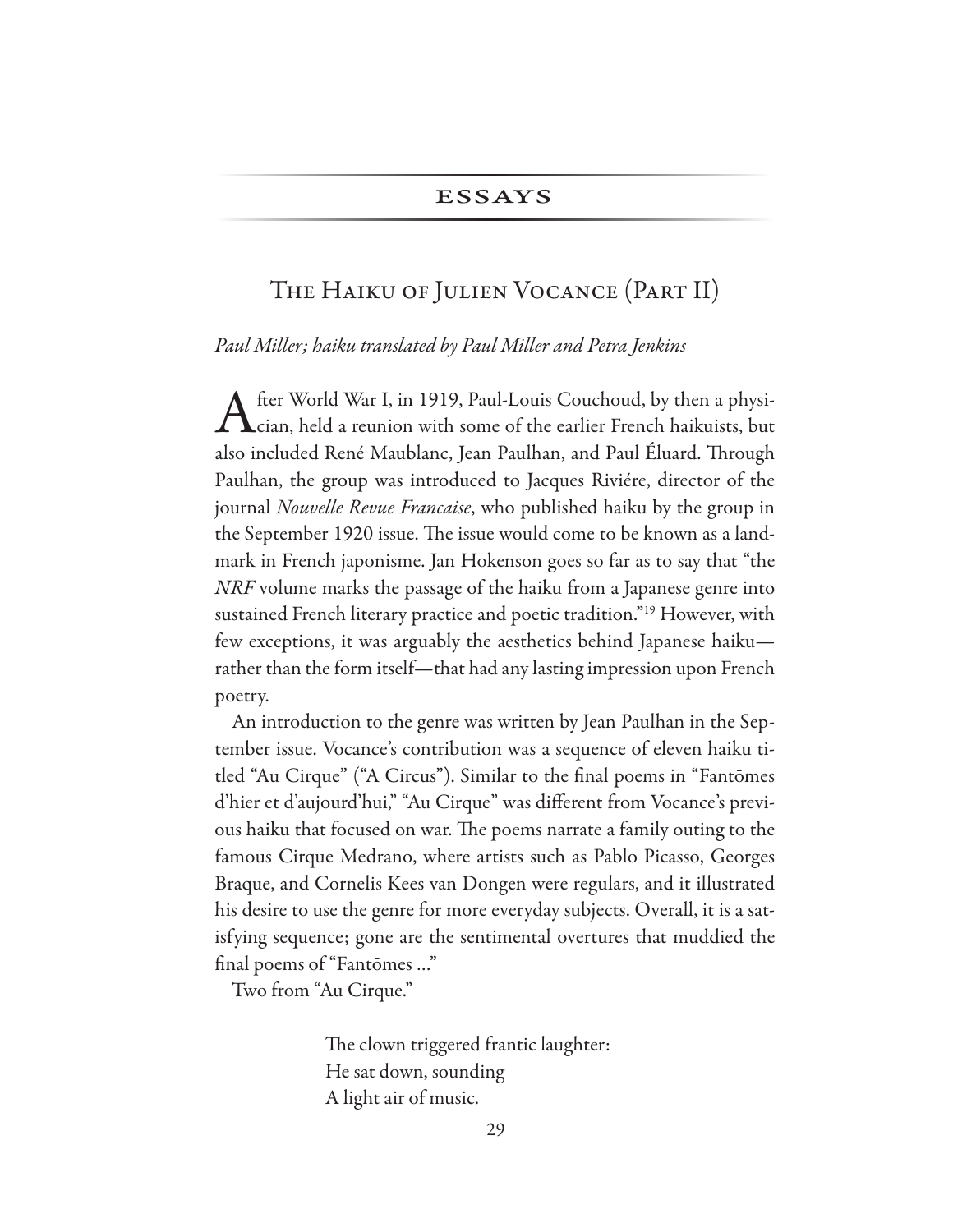After the glare We bring back, in the dark night, Our children's despair.

Both haiku contain nice comparisons. In the frst: between the crowd's laughter and the orchestral accompaniment to the clown's pratfall. In the second: between the lights of the circus and the darkness of the evening as the family returns home. The second is especially nice in illustrating the children's deflated mood.

In 1921, Vocance put his thoughts on haiku into a thirty-four haiku sequence titled "Art Poétique" ("Poetic Art"), which was published in the June issue of *La Connaissance*. The sequence is a problematic one, however, for it is really a series of dramatized declarations. Rather than describe an experience through images or impressions, such as in "Cent" Visions de Guerre" or "Au Cirque," he dramatically lectures the reader on the attributes of haiku. As mentioned in Part I of this essay, the success of "Cent Visions de Guerre" made Vocance a well-known name in poetic circles, and considering that he was one of the few—if only—French haikuists to stick with the form well into the 1930s, it is understandable that he would want to promote it.

The sequence begins with the battle cry:

The Japanese poet Wipes his knife: This time eloquence is dead.

While this haiku might be faulted for its cause and effect relationship, its larger problem is the metaphor in the last line. Unfortunately, the sequence makes heavy use of metaphors. Later haiku in the sequence include: "the dawn of the world and languages," "wailing syllables," and haiku itself is said to be "Hot as a quail," to mention a few.

Poetics and literary devices aside, the message of the opening haiku is a good and appropriate one. It is a call for straightforward language, something haiku aim at. Other poems explicate similarly appropriate qualities of haiku. However, in nearly all cases, the poems proselytize at the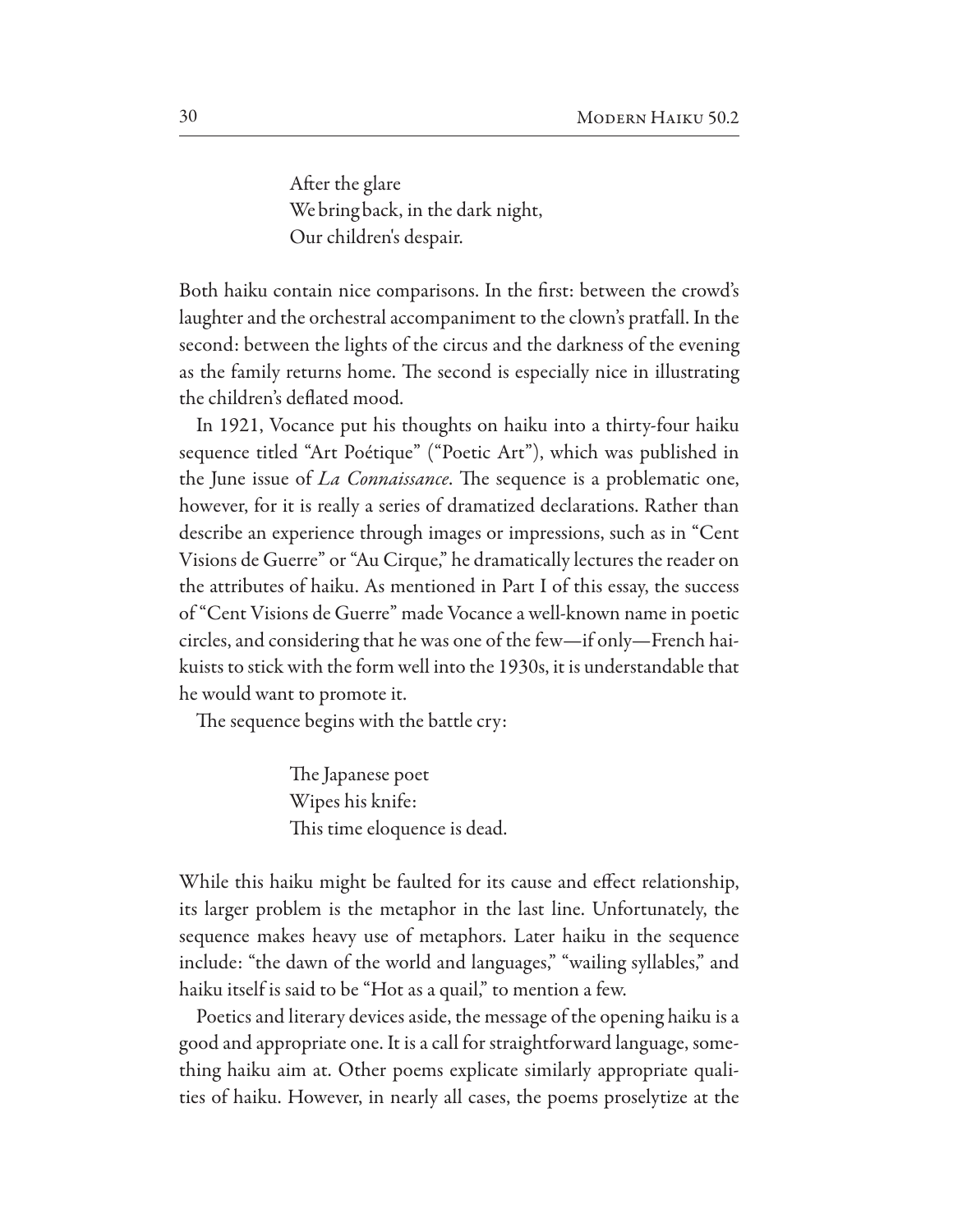expense of reader co-participation, and often veer into fanciful language. For example:

> If you knew how words project streams of light. Poet we could really Call you the Rembrandt of the verb.

Oddly, the sequence also includes five poems that metaphorically describe the virtues or excesses of the major vowels. For example, the following haiku on the letter "O:"

- O, good colossus, obese and jovial,
- O, commoners, all round, all big, all strong,
- O. Boubouroche.

Boubouroche is the name of the main character in a short story and twoact play, who "... is a naive colossus, a good obese boy who lets himself be exploited by his friends and duped by his mistress."20

As mentioned in Part I of this essay, Vocance, like many of the early French haikuists, was working in poorly-charted territory. He didn't have the benefit of predecessors well-educated in the genre or of an internally developed French tradition that selected desired attributes from the Japanese haiku tradition, so it is perhaps unfair to judge his haiku by today's standards. That said, while the sequence was designed to persuade the reader of the virtues of haiku, it is hard to square the dramatic messages with what is in the Japanese and Western traditions a routinely co-participating medium. One has to wonder why Vocance chose this strategy. While he makes many good points in the sequence, a reader unaccustomed to haiku would think the poems were haiku. A better use of his talents would have been an essay with haiku imbedded as examples.

While the sequence was published in the journal *La Connaissance*, it had been turned down by *Nouvelle Revue Francaise*. The importance of the sequence to Vocance is made apparent in his 1939 essay, "Sur le Haikai francais," in which he spends a fair amount of space name-dropping the various scholars who looked favorably upon it. For example: Stanford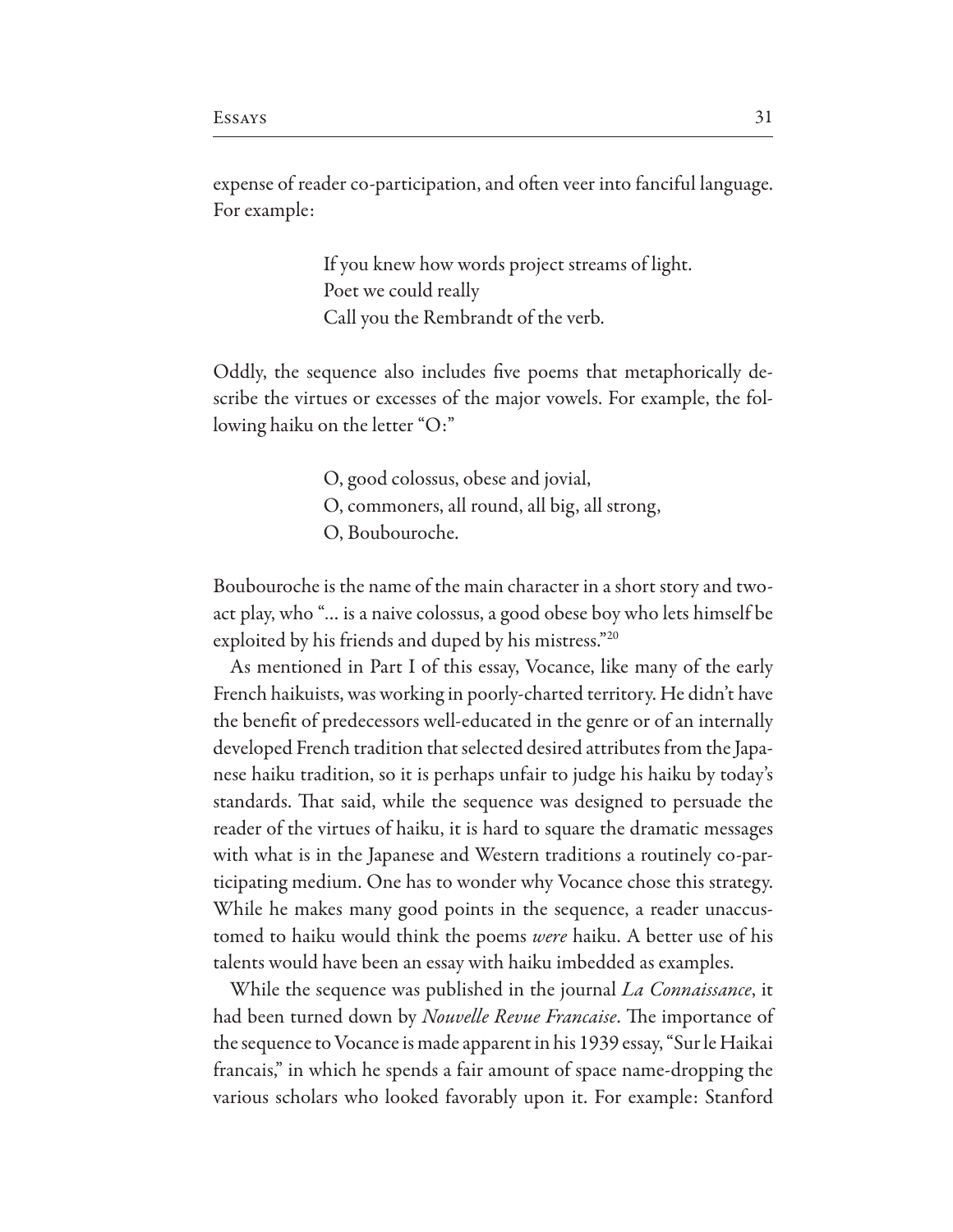University professor W.L. Schwartz in Revue de Littérature Comparée,<sup>21</sup> Benjamin Crémieux in Les Nouvelles Littéraires,<sup>22</sup> and Daniel Essertier in *Foi et Vie*.<sup>23</sup> However, in all cases, the critics were responding to Vocance's message, not to the poems as artifacts themselves. Ultimately, the poems in "Art Poétique" cannot be considered haiku.

In May, 1923, René Maublanc published in the journal Le Pampre what he called a "Bibliography and Anthology" of French haiku.<sup>24</sup> Of the 280 haiku, Vocance was well represented with twenty-eight, including some additional war haiku, possibly left over from "Cent Visions de Guerre" or "Fantomes d'hier et d'aujourd'hui." While haiku for most French haikuists was a genre to experiment with and then drop, Vocance is the one poet who continued to write, submit, and publish haiku through the 1920s and 30s. However, it should be noted that he also wrote more conventional verse, often on the same subjects as his haiku. For example, in 1939, he published a longer free-verse version of "Au Cirque."

In Jean Paulhan's introduction to haiku in the September 1920 issue of Nouvelle Revue Francaise, he had noted that French haiku was still developing and that more decisive work was to come. More derisively, the critic and poet Jules Romains expressed reservations about haiku, writing a few months later in *l'Humanité* that the haiku was a "modest and subtle exercise" for amateurs. Adding, that it would be absurd to propose it as a choice for professional writers.<sup>25</sup>

In his essay "Sur le Haikai francais," Vocance wrote that at the time he "had not given up his idea of composing in [haiku] a great poem conforming to his beliefs and representing the decisive work that Paulhan was waiting for."<sup>26</sup> Vocance believed that his seventy-haiku sequence "Protée: ou la Vie d'un Homme" ("Proteus: the Life of a Man"), published in *Nouvelle Revue Francaise* in 1924, to be that poem. For him, it contained "his grudges, loves, ambitions, [and] hopes."

The sequence's title refers to the Greek god of seas and rivers whose main characteristic is his variability, a characteristic that is applied through the subtitle to Vocance's own life. Similar to many of his other sequences, the long work is broken into smaller suites of haiku separated by asterisms. The sequence begins: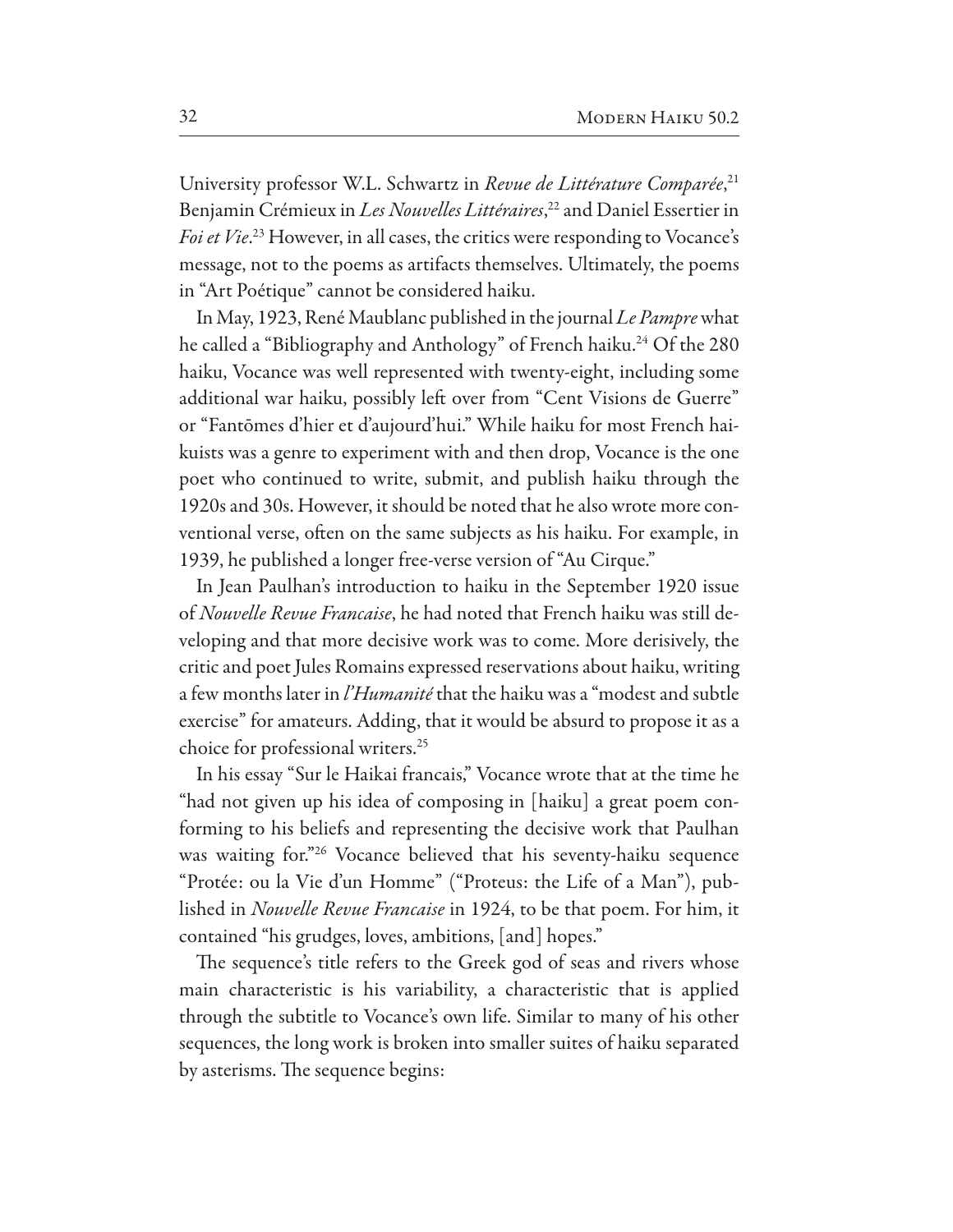Undulating, varying, Between these movable forms: A man, a heart.

Vocance noted in his essay that the sequence "Protée" was autobiographical. In the above haiku, the mention of "A man, a heart" describes two poles that he sees himself caught between. Here, Vocance's use of "man" means an adult living in the world, in his case, Paris, with the responsibilities of a career and family—in addition to being a soldier in the war. "[H]eart," represents the freedom of the countryside, of the dreamer, of the artist. These poles are referenced early in the sequence through mention of his grandfather, Marc Seguin, developer of Europe's frst suspension bridge as well as inventor of the multi-tubular steam-engine<sup>27</sup>; and his father, an engineer as well, but more importantly, an artist.

In summation: the sequence describes Vocance's early literary influences as well as his maturation to better-regarded works. However his involvement in World War I disrupts his literary studies (interestingly, no mention is made of his actual career). Afer the war, his search for his place parallels the rebuilding of Europe. He fnds his calling through haiku and hopes to enlist current poets to his cause, but after a tour of the rural mountains (similar to the scene in "Fantōmes…"), they decline his invitation. One of the poets appealed to in the sequence is Jules Romains, the critic mentioned above, whose play *Cromedeyre-le-vieil* contains similar alpine imagery. The sequence ends as it began, with Vocance still conflicted; still torn between worlds.

Questions of haiku poetics aside, it is an ambitious sequence. Vocance introduces several thematic juxtapositions (familial responsibility vs. art, city vs. country, East vs. West, etc…) as well as weaves together an interesting variety of images and ideas. However, as might be expected in such fanciful mythmaking—especially one in which the poet aligns himself with a god—most of the haiku lack grounded and objective details; instead, the reader is treated to clever metaphors.

In his essay, "Bashō and the Poetics of Haiku,"28 Makoto Ueda could have been taking aim at works such as "Protée" when, writing on the haiku poet's desired state of mind, he wrote: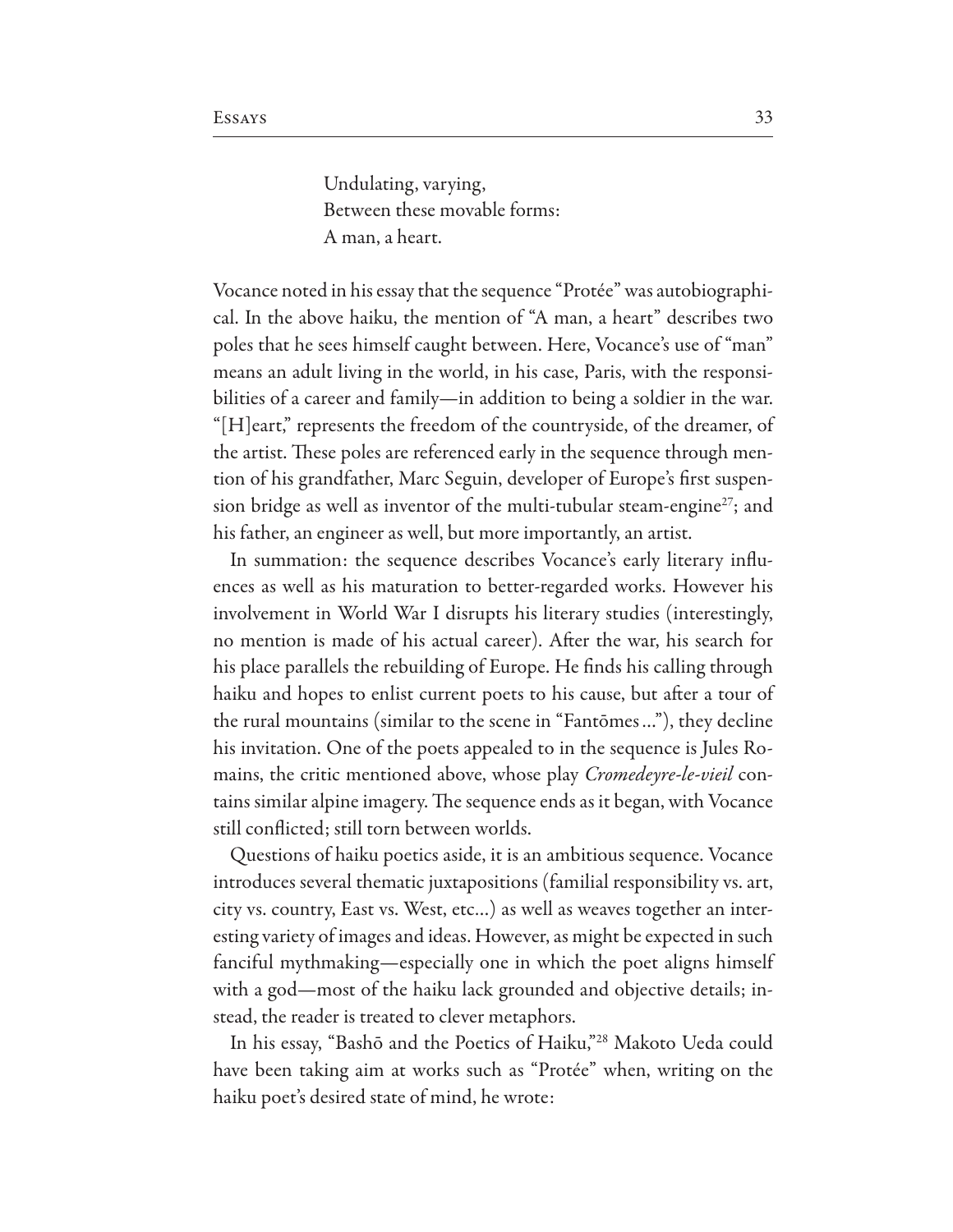This concept at once explains the extremely short form of haiku. The haiku form presupposes a complete purgation of the poet's egoism during his creative activity. But the poet will not stay in this state of mind for more than a few moments, because he, being a social and a biological existence also, cannot live without his egoism. The haiku crystallizes a glow coming out of this momentary self-denial; it must be short. Homer, Dante, and Shakespeare try to define human existence by setting it within a huge but coherent vision of the cosmos. The haiku poet does not do this; he does not try to do this.

Yet, the creation of a "coherent vision of the cosmos" is exactly what Vocance is trying to do in the sequence, which he considered his "great" poem...." Such calculated, thematic mappings are a far cry from the "quick impressions" that made up "Cent Visions de Guerre."

"Protée" is also perhaps the first instance in Vocance's oeuvre in which individual haiku don't stand on their own. In the haiku sequences that came before, including "Art Poétique," the individual haiku could be understood individually. A single haiku didn't rely of the haiku before it. In this way, "Protée" is really a longer poem made up of haiku-like tercets.

As mentioned in Part I of this essay, the sequence includes a haiku censored by the wartime government.

> "We will bury you, soldier, So that your corpse does not poison The living."

It is one of three haiku that are presented in the voice of a third person or persons, perhaps the mythological Fates that are mentioned in the early part of the sequence. What made this haiku worthy of censure as compared to other war-related haiku is unknown.

His next major sequence, "Espagnes" ("Spain"), published in 1925, describes a visit to that country through thirty-three haiku and includes poems on the cities of Burgos, Avila, Madrid, Seville, and others. Although enjoyable overall, the haiku themselves are a mixed bag. Some are scenes a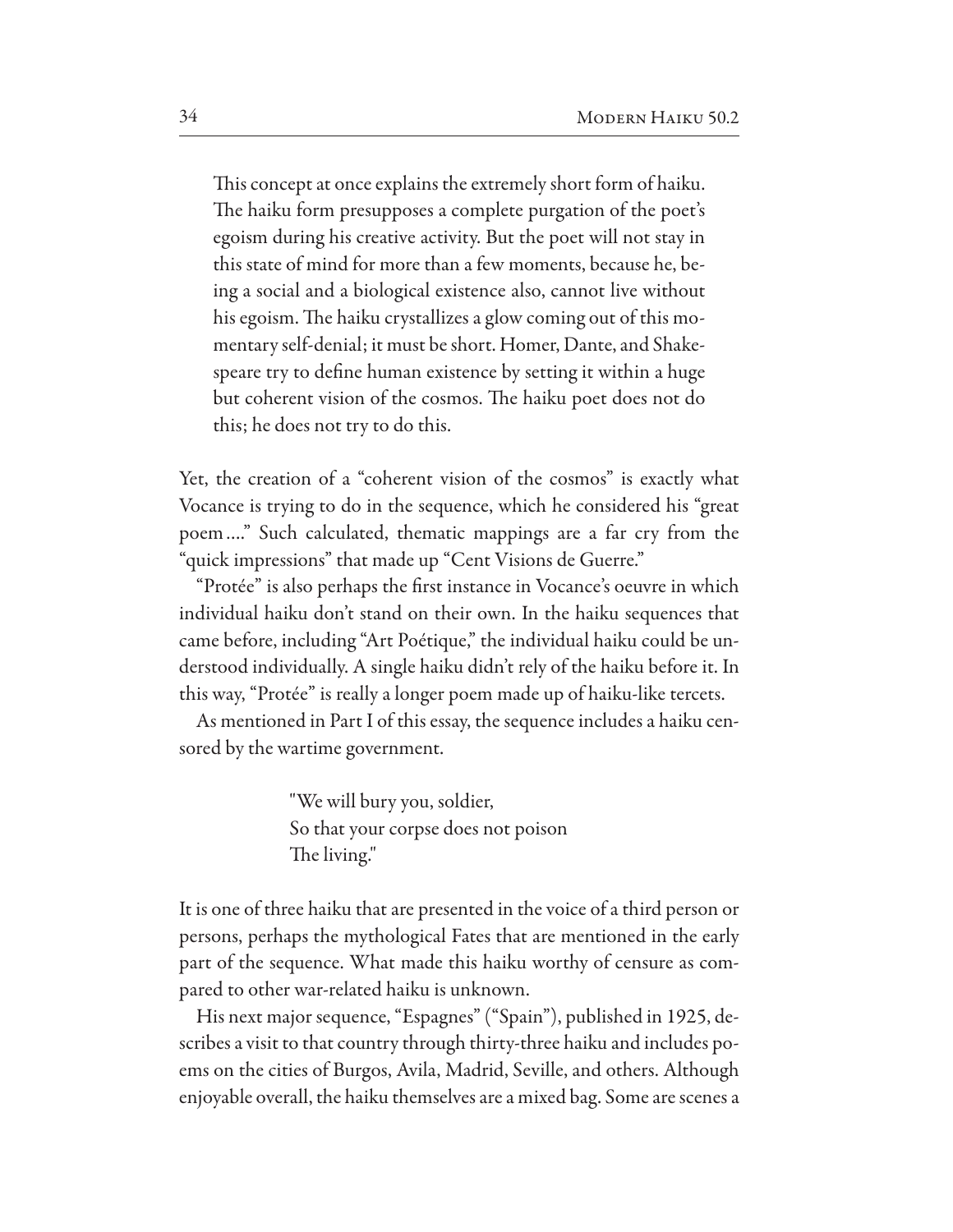tourist would describe, pastoral and nicely devoid of commentary, while other haiku root into the history of the region. The following haiku describes Vocance's frst view of Segovia:

> On the horizon, barred by the Guadarrama: Ramming the mist with its castle, Segovia appeared.

While some readers might take exception to the verb "ramming," with its un-haiku-like excess, there is a nice interplay between types of barriers: the Guadarrama mountain range, the mist, and the castle—all of which combine to create a tension appropriate to a historical fortress. Other haiku in the sequence provide too much authorial commentary, such as in the following haiku from a section on bullfghting (from Madrid).

> Walls painted to hide the blood. A stinking slaughterhouse. The scoundrels.

This haiku contains too much of an author's presence for us to be comfortable. The image of a bullfighting ring contains enough emotional associations on its own that the author's explanatory intrusion isn't needed.

A similar sequence, "Paysages Parisiens" ("Parisian Landscapes"), published in 1928, contains thirty haiku on various streetscapes and landscapes of Paris. We find this title under Vocance's name in René Maublanc's "Bibliography and Anthology" in 1923, so it was known and possibly published—earlier. However, given Vocance's penchant for altering sequences it may have been a diferent version with diferent haiku.

In the frst haiku of the sequence, Vocance refers to himself as a "hai-kai fisherman." There is nothing in the sequence to suggest that the poems are more than just disparate observations of the city. Some are humorous, including this one.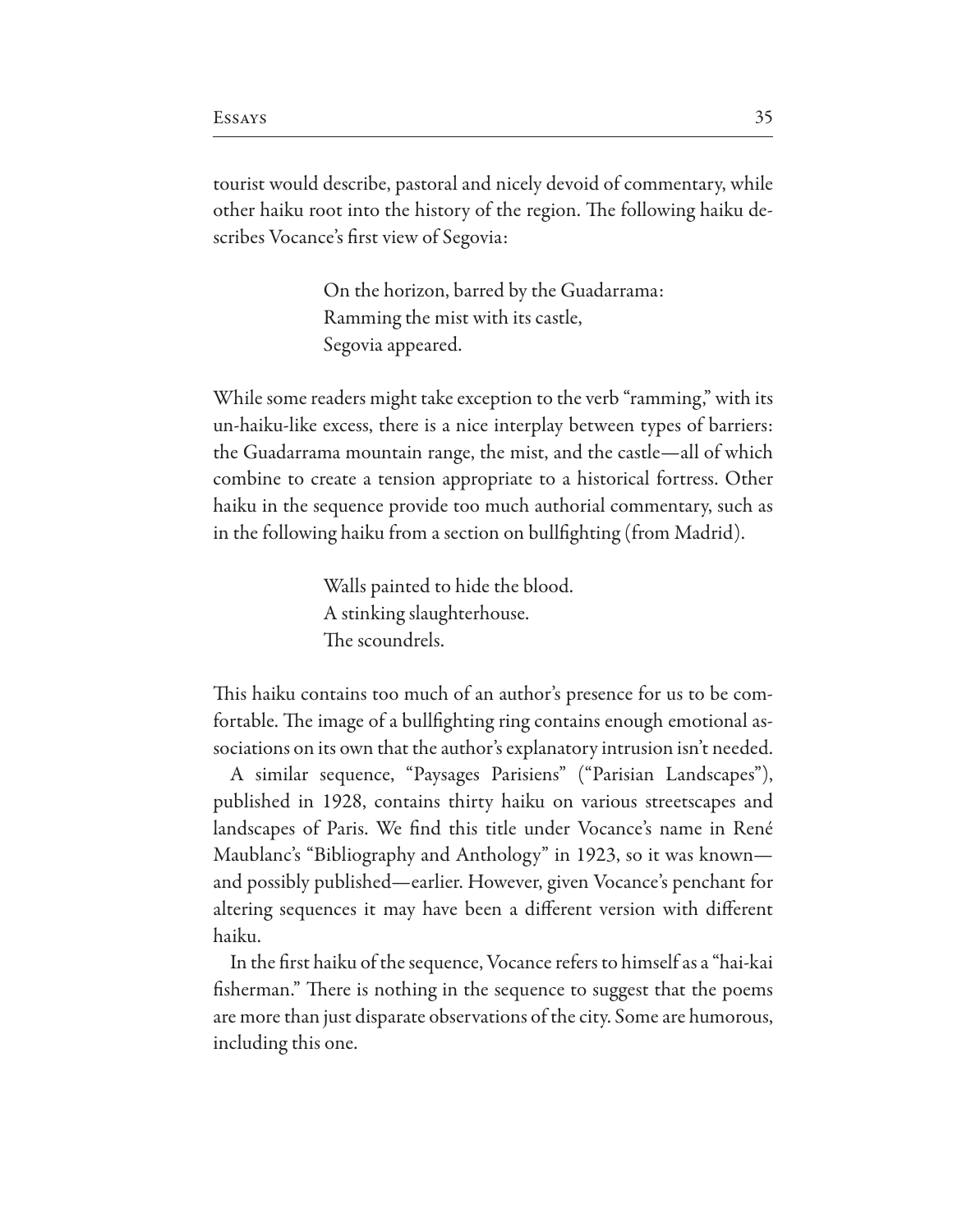From his grizzled beard, Good vermicelli, slip To the blacktop.

The subject is an old man who has recently eaten pasta, some remaining in his beard. The comparison of the pasta and beard is enjoyable. The pasta gives a nice "flavor" to the man, softening his "grizzled" countenance. Another haiku from the sequence, presumably a market scene.

> Girdled with canvases, turbans, on their robust shoulders, Arabs bring The bloody lambs.

"Espagnes" and "Paysages Parisiens" are a return to haiku that can in the main stand on their own.

Vocance next published the sequence "Magies: Suite a l'Art Poétique" ("Magic: Following the Poetic Art") in *Contact* in June, 1930. It is similar in scope to "Art Poétique." However, where "Art Poétique" details the virtues of the haiku form, "Magies..." speaks to the role of the haiku poet. It is more of a linear narrative than its predecessor, and for a short sequence it includes a number of varying metaphors. The poet is described as a radio transmitter as well as a singer. Poems are described separately as sheep and monkeys which have had pests removed—similar to the way a typesetter prepares his press.

> Poet-Proteus has been a typesetter: "You will clean each letter And my every word!"

Seeing the poet as a remover of pests or excess type is appropriate when discussing a haiku poet; however, metaphors are the antithesis of the haiku moment. Similar to the haiku in "Art Poétique," the haiku in "Magies..." are designed to persuade rather than involve the reader as a coparticipant.

"Petits Métiers" ("Small Jobs") was published in *La Grande Revue* in December 1931. In the short sequence, Vocance describes his role as a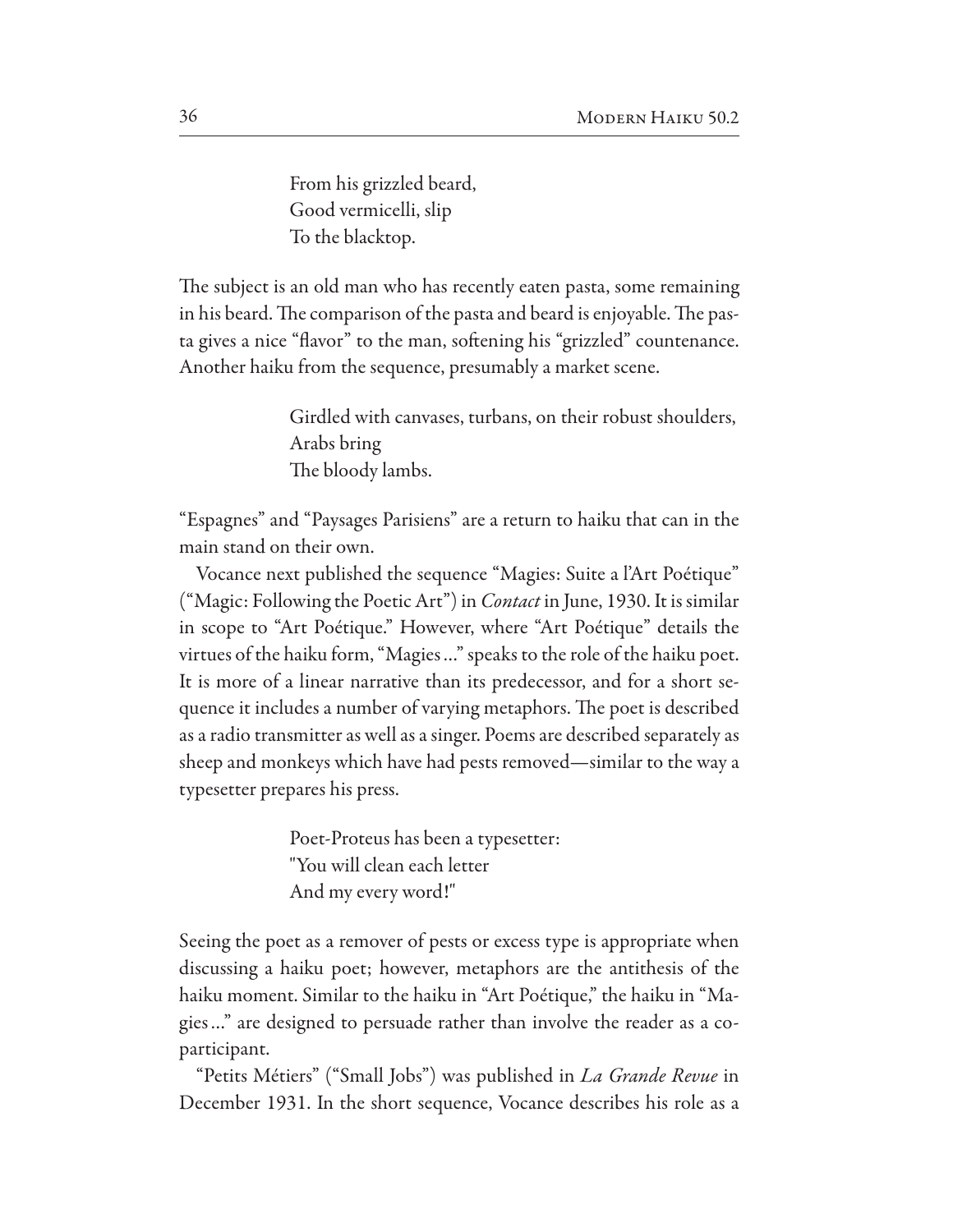poet to a hawker of shellfish. Its narrator accosts a prince, hoping to sell him some crabs, but all the same he expects to be rejected. This undoubtedly mirrors Vocance's feelings concerning the reception of his haiku and the lack of other poets to follow his lead. The reader will recall that a section on the same theme of rejection was included in the sequence "Protée." Vocance says to the prince of his goods:

> "But, bastard, if you step away, From my lot without worrying, May they populate your dreams."

In the middle of the sequence the narrator turns into a hawker of poems which he describes as "a bouquet of thoughts." He attributes his poor treatment to his decision to be true to his muse, and because of this concludes that he is considered less than a maravédis—a medieval copper coin.

In February of 1935, Vocance published "A la Manière de ..." ("In the Manner of ..."), a series of poetic reactions to famous ukiyo-e prints by Japanese printmakers Kiyonaga, Sharaku, Harunobu, Outamaro, and Hokusai. He was especially taken with portraits of women. In one instance, referring to a print by Torii Kiyonaga, Vocance nicely juxtaposes the women's draped kimono sleeves to the course of the Sumida River. We can be fairly confident that the Hokusai poems reference his famous series: "One Hundred Views of Mt. Fuji;" one haiku in particular referencing the print "Fuji Behind a Net."

> The fisherman thought to see, through his netting, The luminous specter of the holy mountain Who charmed in the mist a troop of birds.

Despite French haikuists' drift away from the genre, literary relations between France and Japan continued to grow as articles and books on Japanese and French poetry cross-seeded each other. One such journal was *La Revue Franco-Japanese*, started in 1926, as well as its successor *France-Japon*—both edited by Kuni Matsuo. One of the results of these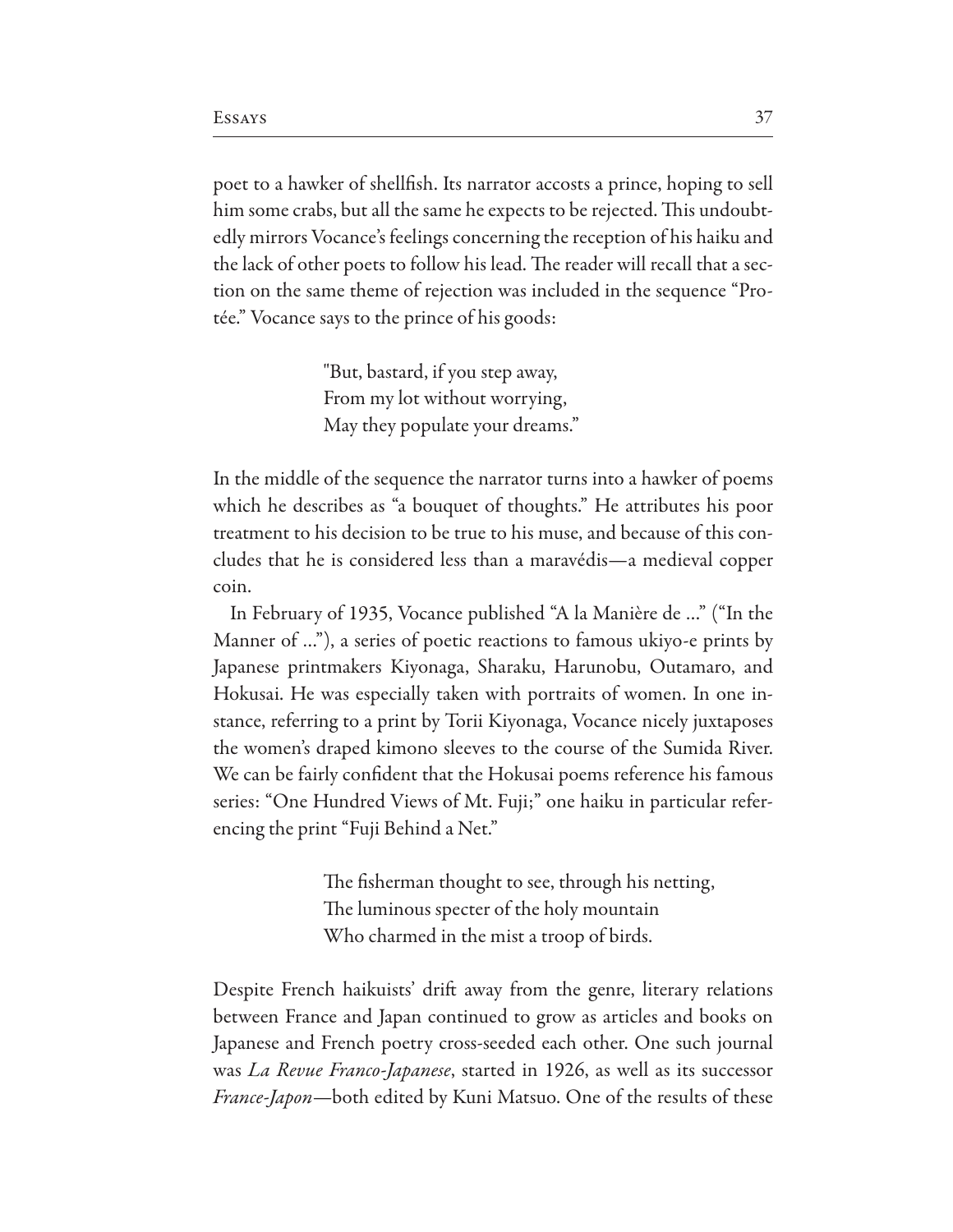interactions was a 1936 meeting that took place in Paris between French and Japanese haikuists. Among the Japanese delegation was Kyoshi Takahama, editor of the influential Japanese journal *Hototogisu*. At the meeting, Kyoshi explained the importance of the seasonal element in Japanese haiku, something the French had been unaware of prior to the meeting (Couchoud hadn't emphasized the importance of the kigo). However, the French—especially Vocance—had already long-settled on their understanding. Vocance would entertain Kyoshi at his Paris home and correspond with him after the meeting. Readers may recall Vocance's letter to Kyoshi, reported in Part I, in which he acknowledged the Japanese tradition of seasonality, but noted that it wasn't important to him.

In their essay, "Historie du Haïku en France" ("History of Haiku in France"), by Dominique Chipot and Jean Antonini, the authors noted:

This stumbling block particularly disappointed Kyoshi Takahama who wrote, in January 1949, in a letter to Julien Vocance: "Afer the war there arose a movement of opposition that animates the atmosphere. It is very interesting. We can describe this opposing school that looks like yours in France. Humanism, an artifcial tendency, breaks through these haiku. For my part, of course, I always hold the four seasons as primary and I sing life through them. This basis of the four seasons remains the unshakable foundation of the haiku, I am convinced."29

At this late date, we might consider this to be a missed opportunity. However, French haiku had at this point been up and running for twenty years, and with few exceptions—such as Vocance, and he was near the end of his haiku career—most French haikuists had lost interest.

Vocance's last major sequence, "Au Centre d'un Cœur Human" ("At the Center of a Human Heart"), unpublished as far as we are able to discern, was dedicated to Kyoshi. Through fifty-four haiku, Vocance explores mankind's inner turmoil. The sequence opens with the disarray of post-war Europe (made the more so by the political and economic chaos of the 1930s).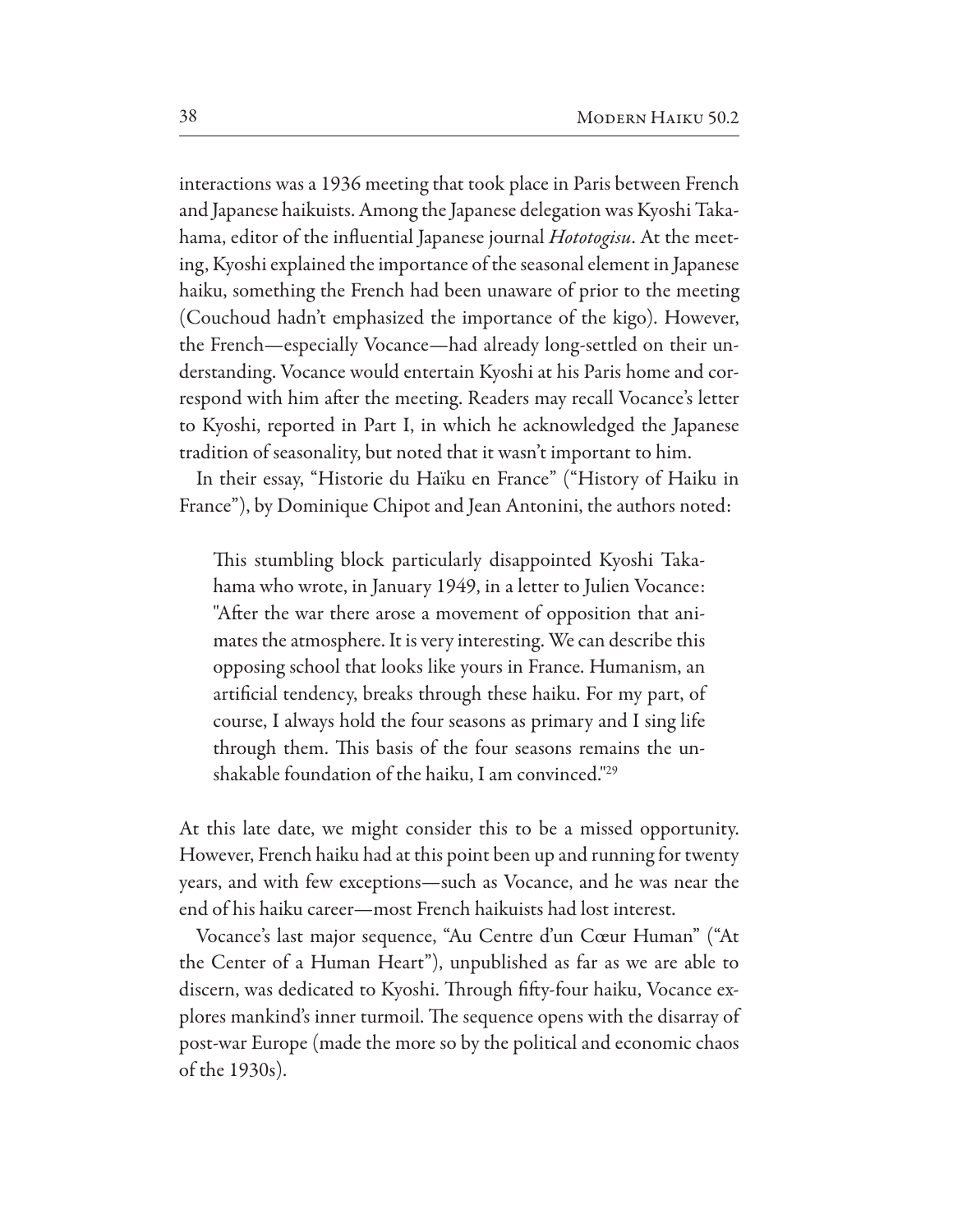Through countries without roads, Having sown many times In rubble and ash,

The sequence describes an imaginary journey that descends and rises in the manner of Dante. Vocance revisits his theme of a mountain sanctuary, seen before in "Fantomes..." and "Protée," in this instance as the location of a "hostel of God." Vocance hopes to resolve his inner turmoil by bringing to God the "cry of the earth." He will be disappointed and fall alone. Later he finds the "Path of the Sages"-the poets-and takes small comfort in the creation of "humble images." The sequence ends with Vocance internalizing the suffering and the hope for redemption of the world into himself:

> For having entered the Deep Forest, For listening to the Heart of the vast World, The Soul of the Universe overflows through his eyes.

As would be expected in such an imaginative journey, in a sequence designed to create a personal mythology through the investigation of an inner landscape, the haiku dip into the abstract—similar to the haiku in the sequence "Protée." But as in that sequence, this isn't to suggest that the metaphors aren't successful as poetry (many are enjoyable), just that they tug the poems away from what is normally considered haiku.

For example, the following tercet would be an enjoyable verse in a poem that concerned itself—as "Au Centre d'un Cœur Human" seems to—with the notion of an uncaring god,

> To God the cry of the earth Ascends like a rocket. You will descend alone, a spent flame!

However, the insistence of labeling the poem a "haiku" means that we approach it with certain assumptions related to the genre's history; assumptions which are not met.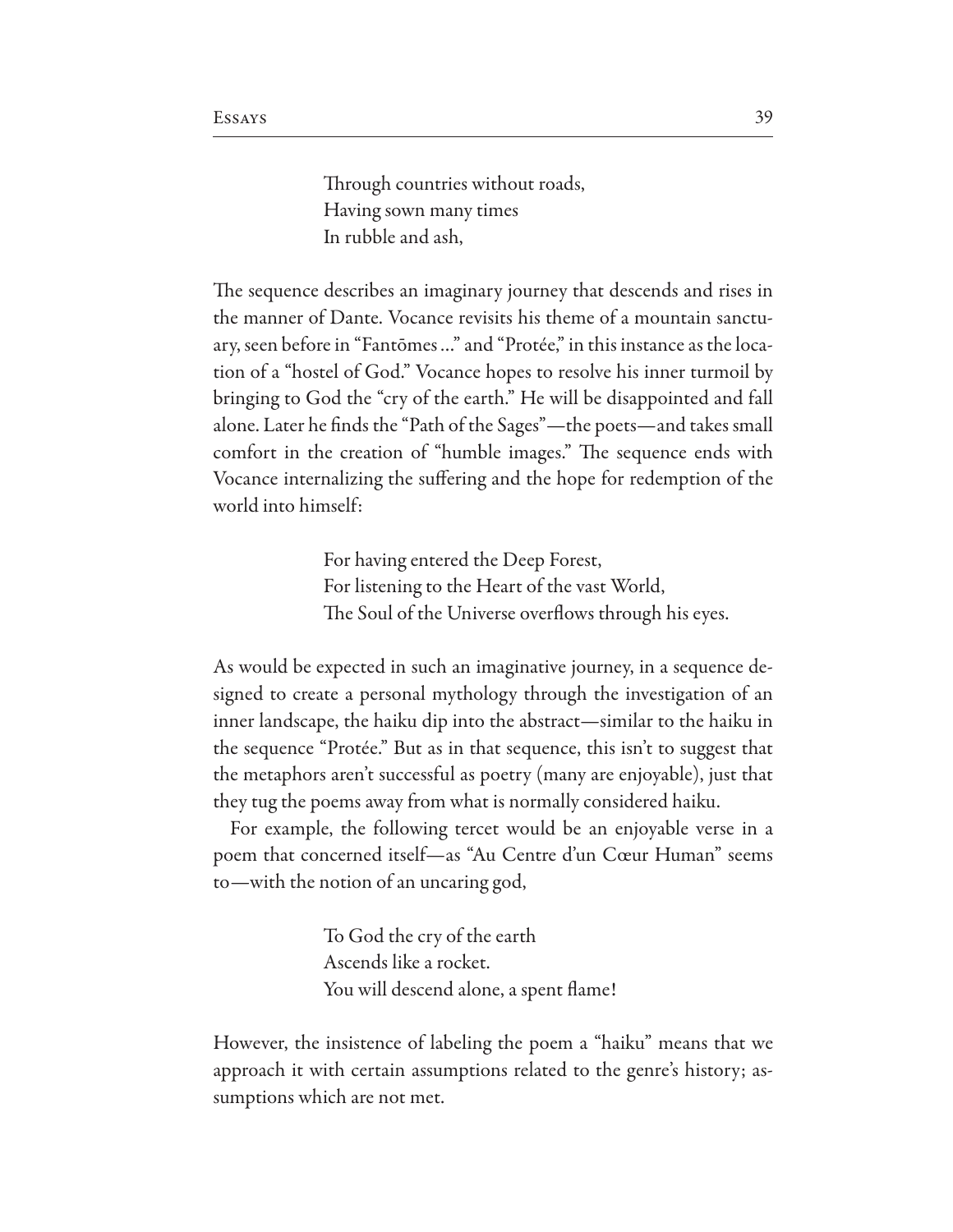Prior to his retirement from the Ministry of Public Works in 1937, Vocance published his collected haiku that same year under the title *Le Livre des hai-kai* (*The Book of Hai-Kai*),<sup>31</sup> and a second volume of his more traditional poetry as *Le Héron Huppé* (*The Crested Heron*).<sup>32</sup> Vocance didn't write additional haiku or sequences after 1937, preferring instead to work in free verse.30

The first volume contains his major haiku sequences, although—as noted—some were edited from their originals. The volume was reissued by his family in 1983 with slightly diferent poems and the inclusion of some of his traditional verse. In 1996, Patrick Blanche selected a hundred of Vocance's haiku for his retrospective: *Clapotis d'etoiles: Cent Haikus* (*Rippling Stars: A Hundred Haiku*).33 In 2013, Dominique Chipot edited *En Plein Figure: Haiku de la Guerre 14-18* (*In Your Face: Haiku of the War 1914-18*),<sup>34</sup> an anthology of haiku on the Great War, which included a good number of Vocance's haiku. And in 2017, Susana Benet translated Vocance's best known sequence into Spanish as *Cien Visiones de Guerra*. 35 Despite continued interest in his haiku on the European continent, substantive English translations remain missing in action until now.

When we look across Julien Vocance's corpus, it is easy to be cynical toward his understanding of haiku, especially in his mature period afer the war. We can recall William J. Higginson's comment that "many of Vocance's 'visions' are rather grandiose and sentimental."<sup>36</sup> This author has pointed out his use of metaphorical and other poetic devices, as well as a lack of traditional haiku attributes, such as seasonal references and room for reader participation—qualities that today would exclude the poems from most genre publications. This is especially true of sequences such as "Art Poétique," "Protée," and "Au Centre d'un Cœur Human." However, we can't forget that Vocance took up haiku with minimal guidance—really only Chamberlain and Couchoud's essays—and yet he managed to write some powerful haiku, especially on his wartime experiences. In fact, upon examination, his strongest haiku are from that early period.

This may be because, as he said in the introduction to "Cent Visions de Guerre," the haiku were "... quick impressions of the campaign, written in the very moment they were lived." So they were written without interpretation, what Paul-Louis Couchoud would describe as "devoid of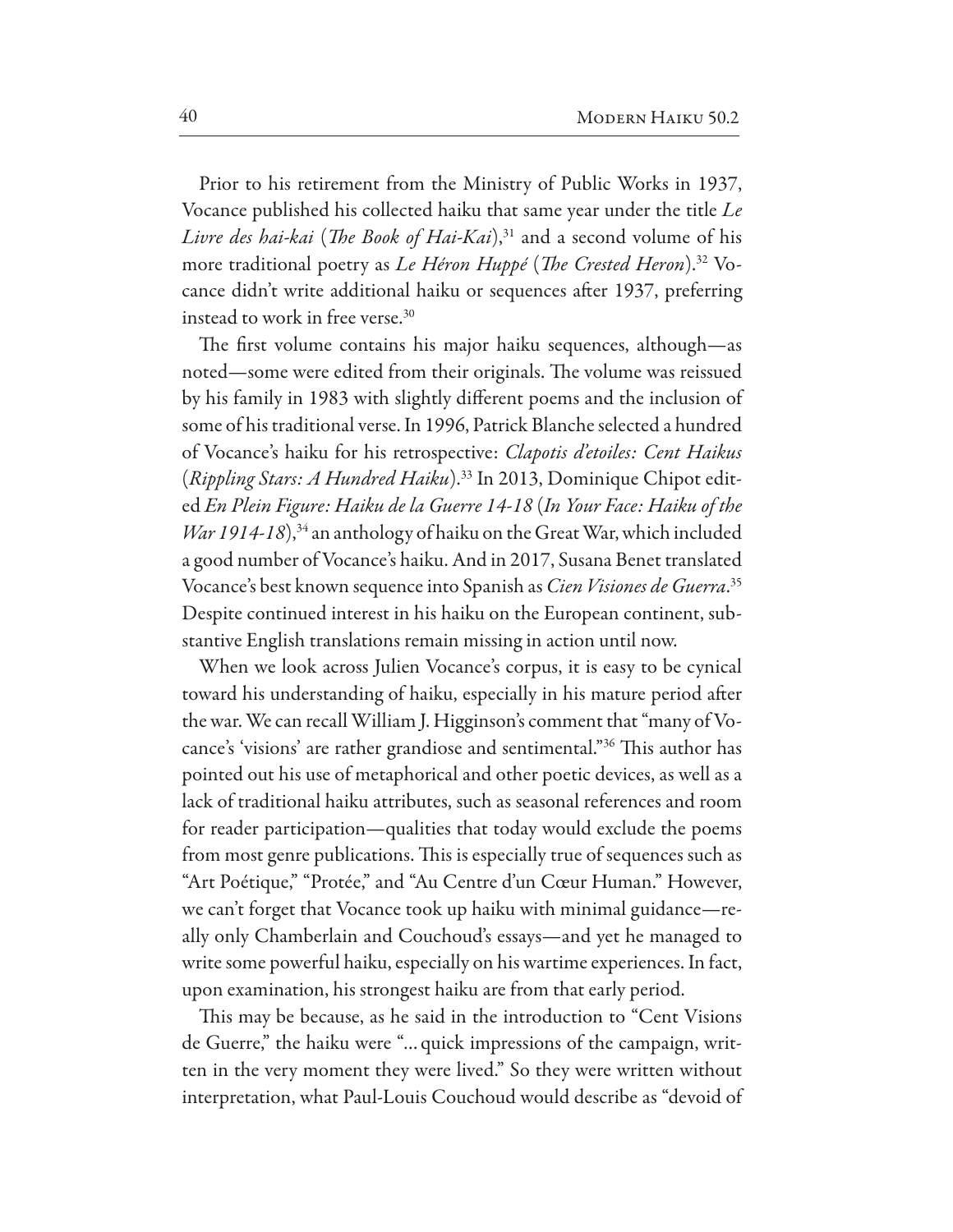reflection or comment." Later, because of his success, Vocance felt the need to promote the form, and his haiku became more calculated... more over-thought.

When revisiting Vocance's haiku output, his work can usually be put into two categories. The first is experiential, in which Vocance is reacting to an event. Sequences in this category would be "Cent Visions de Guerre," the first half of "Fantomes...," "Au Cirque," "Espagnes," "Paysages Parisiens," and "A la Manière de..." Many of the haiku in these sequences are enjoyable because in the main Vocance doesn't intrude upon the reader's reaction to the moment with his own interpretations. There is an immediacy to the moments described. Many of these haiku can be named as such.

The second category would contain his call-to-arms or proselytizing sequences, such as "Art Poétique" and "Magies ...," as well as his mythologies, which would include "Protée" and "Au Centre d'un Cœur Human." The individual poems in these sequences are harder to access as haiku. They are still enjoyable as poetry, and contain many imaginative images and poetic devices that we associate with poetic language, but not necessarily as haiku. This is a shame because Vocance in his experiential work is very accessible.

From our perspective in the twenty-first century, a hundred years after Vocance composed his poetry, it is possible to evaluate the poems against more thorough scholarship and to determine where there are gaps. Despite our criticisms of abstraction and sentimentality, many of the sequences are enjoyable—"Cent Visions de Guerre" especially—and unlike other early French haiku, Vocance's poems aren't derivative or guilty of Japonisme. Regardless of the quality of his complete output, or adherence to traditional Japanese haiku norms, he was the one steadfast champion of the genre, without whom the French "Mouvement Hai-Kai" probably wouldn't have happened.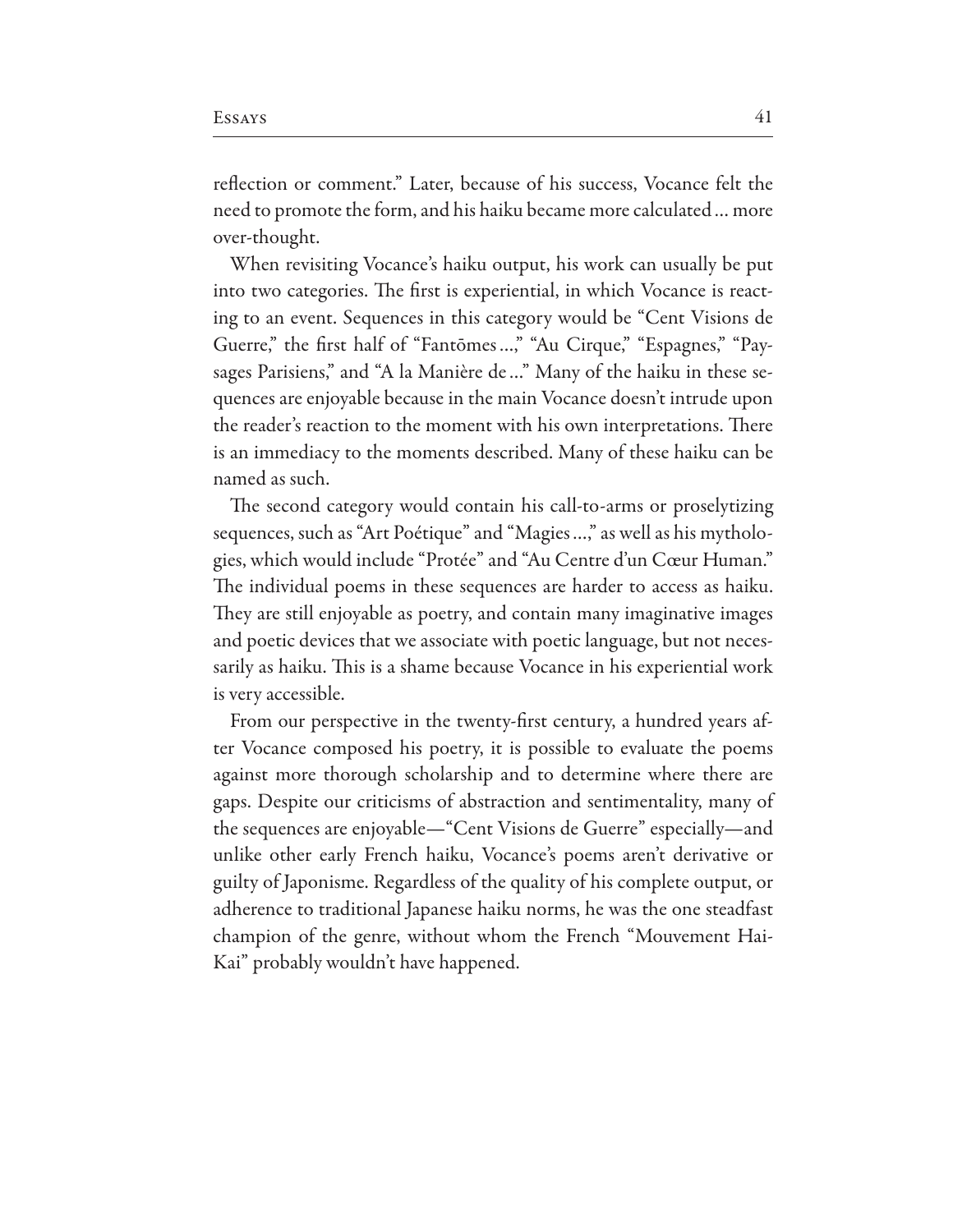#### **Notes**

<sup>18</sup> Vocance, Julien. "Sur le Haikai francais."

<sup>19</sup> Hokenson, Jan. Japan, France, and East-West Aethetics. Vancouver, B.C. Fairleigh Dickinson Univ Press, 2004.

<sup>20</sup> https://fr.wikipedia.org/wiki/Boubouroche. Accessed January 28, 2019

<sup>21</sup> Schwartz, W.L. "L'influence de la Poésie Japonaise" in Revue de Littérature Comparée, January 1, 1926.

<sup>22</sup> Crémieux, Benjamin. "Les Lettres Francaises" in Les Nouvelles Littéraires, March 29, 1924.

<sup>23</sup> Essertier, Daniel. "Réflexions sur la Pensée Contemporaine" in Foi et Vie, October 1, 1921.

<sup>24</sup> Maublanc, René. "Le Haïkaï Français" in Le Pampre, 1923. Available on Terebess Asia Online. https://terebess.hu/english/haiku/lepampre.html Accessed February 14, 2019.

<sup>25</sup> Romains, Jules. "Chronique, Poésie" in *l'Humanité*, November 16, 1920.

<sup>26</sup> Vocance, Julien. "Sur le Haikai francais."

<sup>27</sup> Seguin, Marc. From https://en.wikipedia.org/wiki/Marc\_Seguin. Accessed October 31, 2018.

<sup>28</sup> Ueda, Makoto. "Bashō and the Poetics of 'Haiku." The Journal of Aesthetics and Art Criticism Vol. 21, No. 4 (Summer, 1963). Available on the Haiku Foundation website. http://www.thehaikufoundation.org/omeka/files/original/0f0a1ed12e6d 4d667347796343865b89.pdf. Accessed January 28,2019

<sup>29</sup> Chipot, Dominique and Jean Antonini. History of Haiku in France. http://www. association-francophone-de-haiku.com/haiku/HistoireduHaikuenFrance.pdf. Accessed October 31, 2018.

<sup>30</sup> Viart, Chantal. Julien Vocance: ou L'oiseau de la mélancolie. Paris. Accent Tonic, 1995.

<sup>31</sup> Vocance, Julien. Le Livre des hai-kai. Paris. Bibliothèque du hérisson, 1937

<sup>32</sup> Vocance, Julien. Le Héron Huppé. Paris. Bibliothèque du hérisson, 1937

<sup>33</sup> Blanche, Patrick, ed. Clapotis d'etoiles: Cent Haikus. France. Voix d'encre, 1996.

<sup>34</sup> Chipot, Dominique, ed. En Plein Figure: Haiku de la Guerre 14-18. France. Bruno Doucey, 2016.

<sup>35</sup> Benet, Susana, ed. Cien Visiones de Guerra. Spain. Renacimiento, 2017.

<sup>36</sup> Higginson, William J. with Penny Harter. The Haiku Handbook.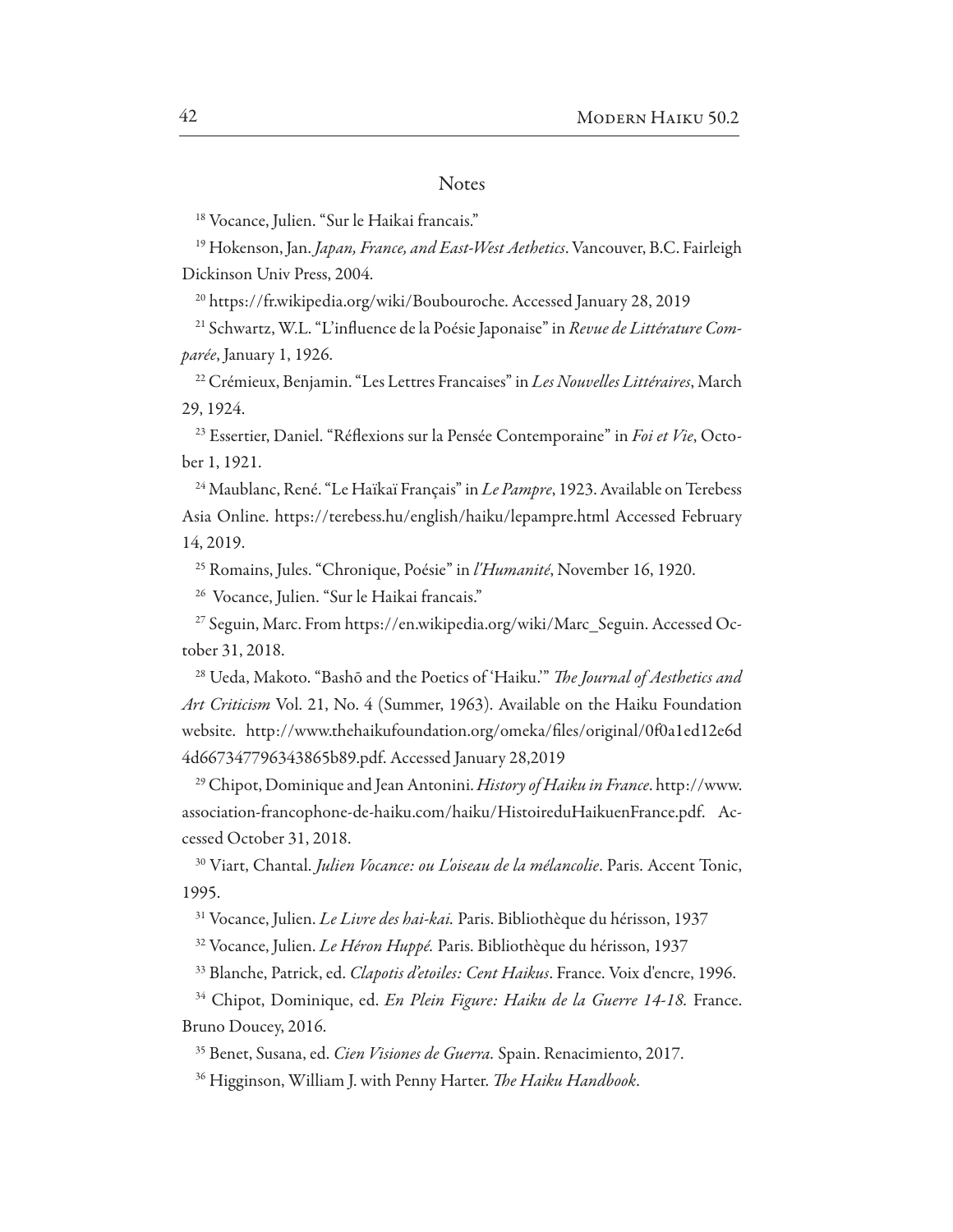## Selected haiku from *Au Cirque* (1920)

*1. Matinée à Médrano : Dans une attente joyeuse L'immense cirque pépie.*

> Morning in Medrano: During a joyful wait The immense circus chirps.

*2. Dans des satins, des lumières, Et des bou*f*ées de crottin, Voici venir l'écuyère :*

> In satins, lights, And pufs of dung, Here comes the rider:

*6. Le clown a déclanché des rires* f*énétiques : Il* f*t, en s'asseyant, fuser Un air léger de musique.*

> The clown triggered frantic laughter: He sat down, sounding A light air of music.

11. *Après ces èblouissements Nous ramenons, dans la nuit noire, Le désespoir de nos enfants.*

> Afer the glare We bring back, in the dark night, Our children's despair.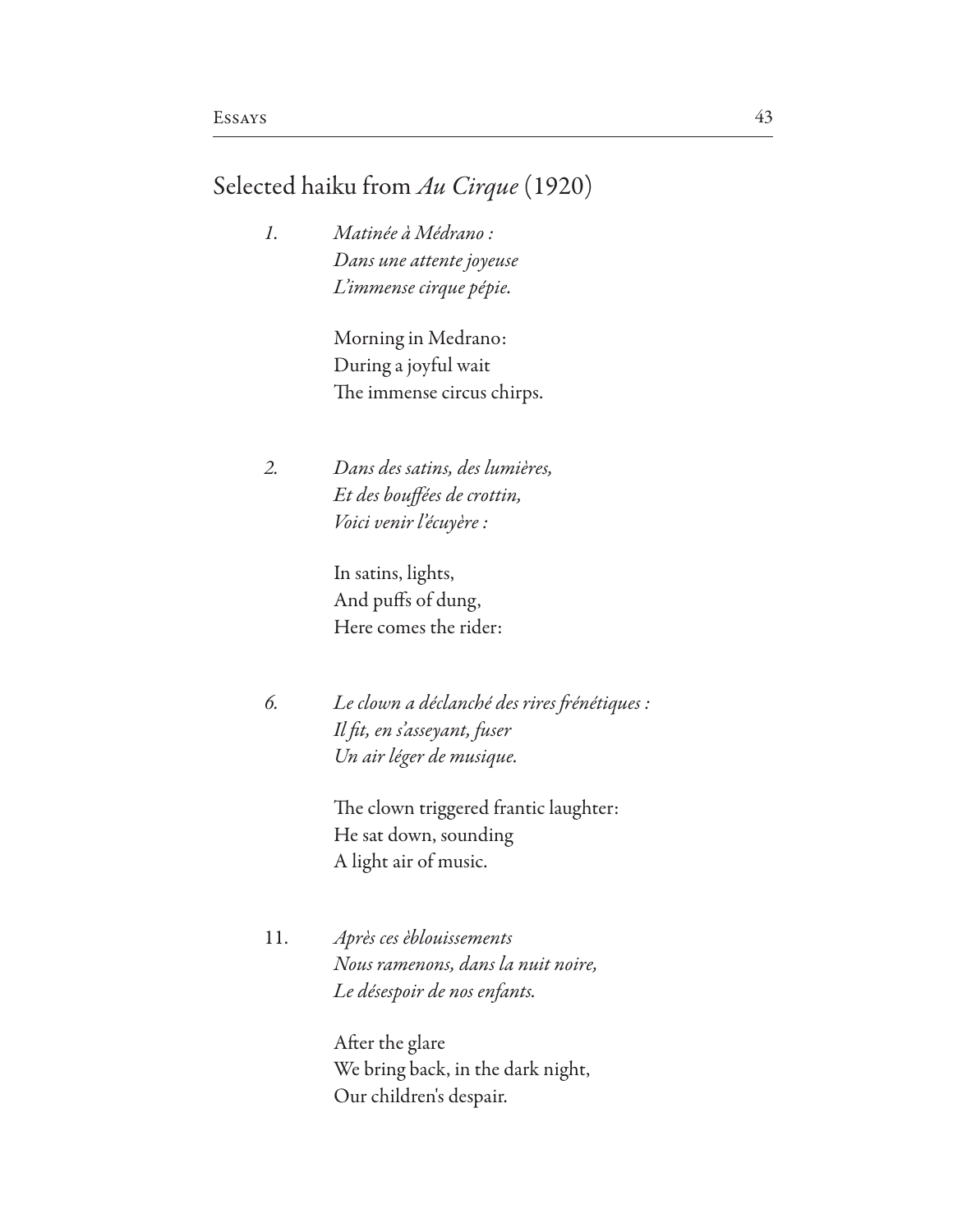# from *Art Poétique* (1921)

*1. Le poète japonais Essuie son couteau : Cette fois l'éloquence est morte.*

> The Japanese poet Wipes his knife: This time eloquence is dead.

2. *Chaud comme une caille Qu'on tient dans le creux de la main Naissance du haï-kaï.*

> Hot as a quail Held in the palm of the hand Birth of the haikai.

5. *Tu me demandes une règle : Que le mot colle à ta pensée Comme au cou du bu*f*e le jaguar.*

> You ask me for a rule: That the word stick to your thought Like a jaguar at the neck of a bufalo.

12. *O, bon colosse, obèse et jo*v*ial, O, populo, tout rond, tout gros, lout fort, O, Boubouroche.*

> O, good colossus, obese and jovial, O, commoners, all round, all big, all strong, O, Boubouroche.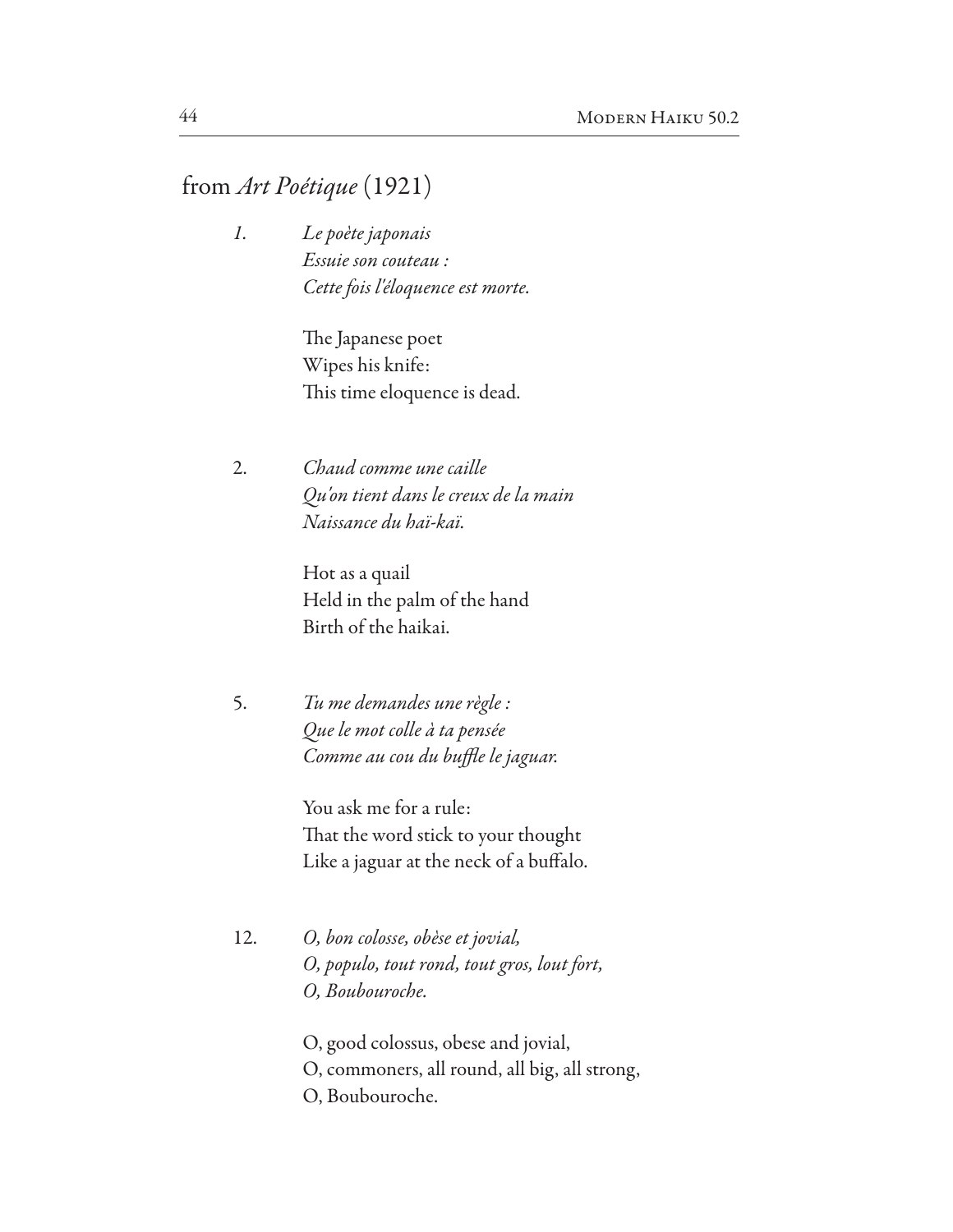|  | Sous ma caresse brutale qui les fait sourdement gémir |
|--|-------------------------------------------------------|
|  | Plient les reins, craquent les os                     |
|  | Des mots.                                             |

 My brutal caress makes them moan loudly Damages the kidneys, breaks the bones Of words.

24. *Si tu savais sur les mots projeter des* f*ots de lumière. Poète on pourrait vraiment T'appeler le Rembrandt du verbe.*

> If you knew how words project streams of light. Poet we could really Call you the Rembrandt of the verb.

27. *Evoque, suggère. En trois lignes Montre-moi ce masque impassible, Mais toute la douleur par-dessous.*

> Evoke, suggest. In three lines Show me this impassive mask, But all the pain from below.

33. *Voici sortir du sanctuaire empli de myrrhe et de santal, Le doux poète oriental Qui l'a cousue dans son suaire.*

> Here out of the sanctuary with myrrh and sandalwood, The sweet oriental poet Who sewed it in his shroud.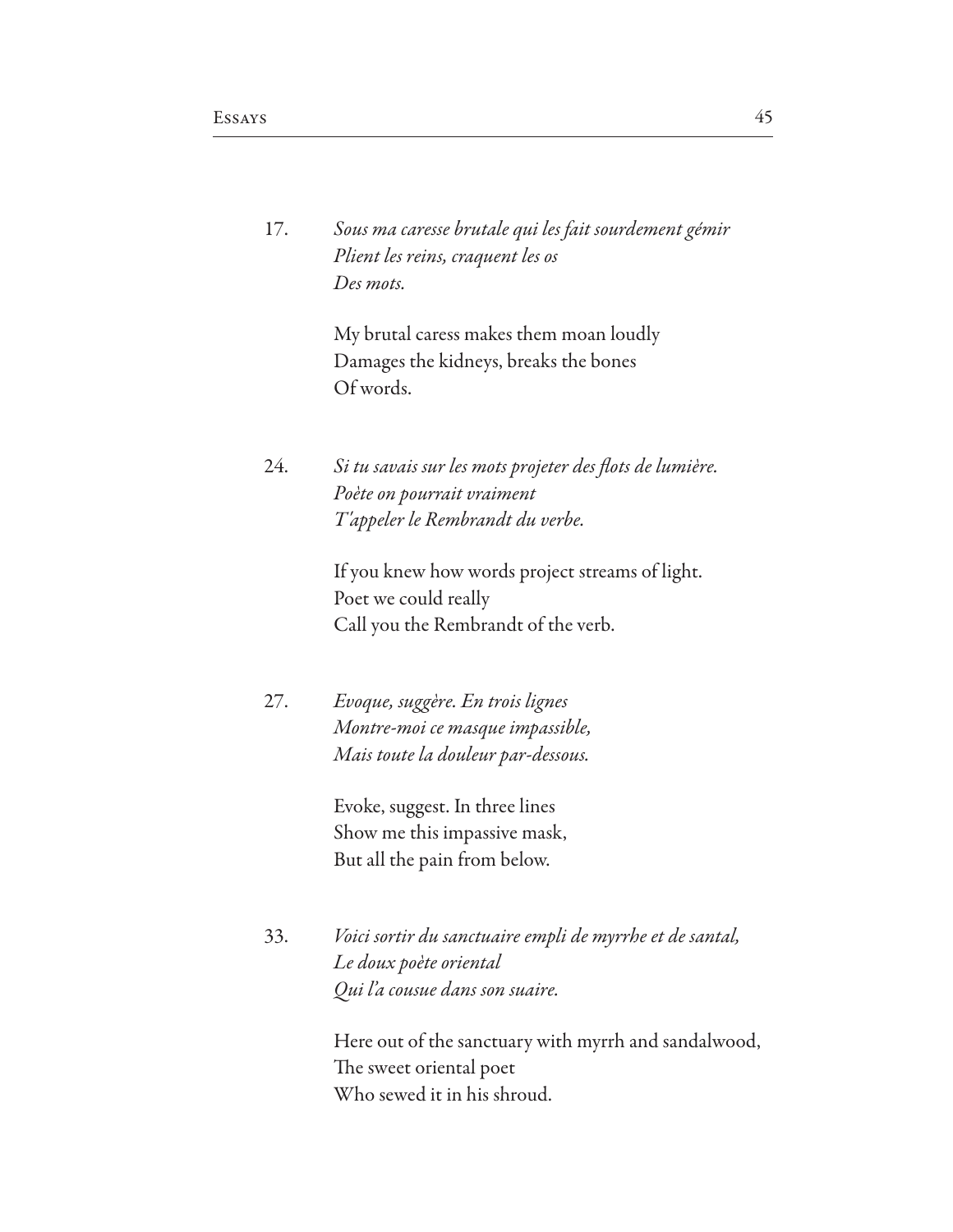## from *Protée* (1924)

1. *Ondoyant, divers, Etre cette forme mobile : Un homme, un coeur.*

> Undulating, varying, Between these movable forms: A man, a heart.

9. *« Dans le calme du soir il repartait, farouche. « En ses yeux tournoyaient des* f*amrnes, des fumées, « Parmi les corps qui s'amoncellent. »*

> "In the calm of the evening he left, distant. In his eyes were circling flames, smoke, Among the bodies that piled up."

11. *« On ne t'enterrera, combattant, « Que pour que ta charogne n'empoisonne pas « Les vivants. »*

> "We will bury you, soldier, So that your corpse does not poison The living."

13. *Entrevu, dans le ciel de l' Art : A gauche les jongleurs, à droite les stylites ; Une place vide au milieu.*

> Glimpsed, in the sky of Art: On the left the jugglers, on the right the stylites; An empty place in the middle.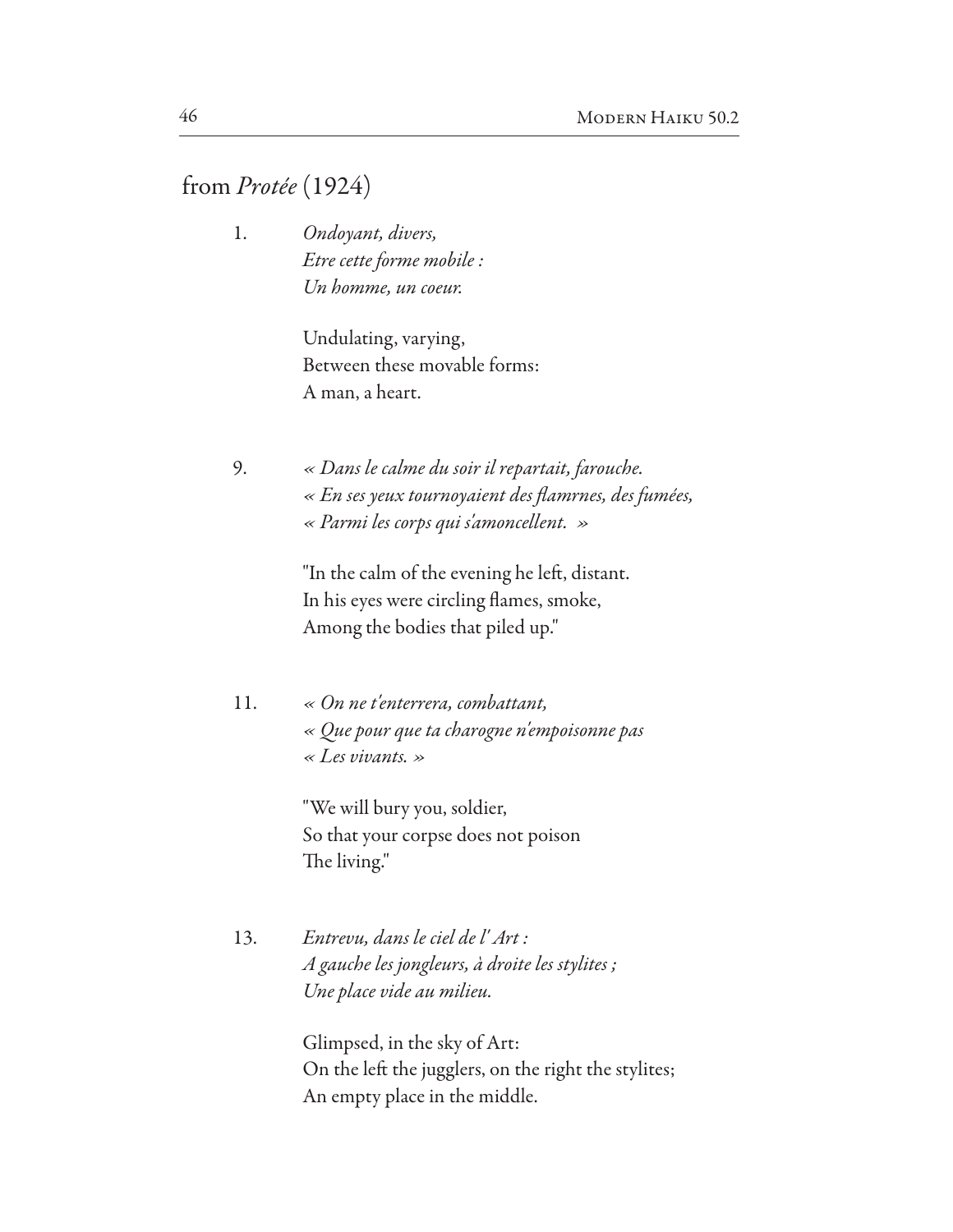| 22. | O Juste, dans la vie au gibet condamné !      |
|-----|-----------------------------------------------|
|     | Car ce que tu voulais c'est un bel équilibre, |
|     | Et c'est le crime impardonné.                 |

O' Justice, a life sentenced to the gallows! Because what you wanted is a nice balance, And that's the unforgiveable crime.

28. *Cependant, par les nuits d'étoiles, Elle rendait un son si pur Que des loups pour l'entendre étaient sortis des bois...*

> However, by the nights of stars, He made such a pure sound That wolves hearing him came out of the woods ...

40. *Ingrats, qui n'avez pas, sous la* v*oix qui défaille, Reconnu le chant de l'oiseau, Parce que j'avais mis quelque manteau de paille, Quelque coi*f*ure de roseau !*

> Ingrates, who have not, under a failing voice, Recognized the song of the bird, Because I had put on some straw coat, Some reed hairstyle!

70. *Nom vivant qui me rappelez Qu'un peu de* v*ous coule en mes veines, O tumultueuses Cévennes.*

> Living name that reminds me That a little of you flows in my veins, O' tumultous Cevennes.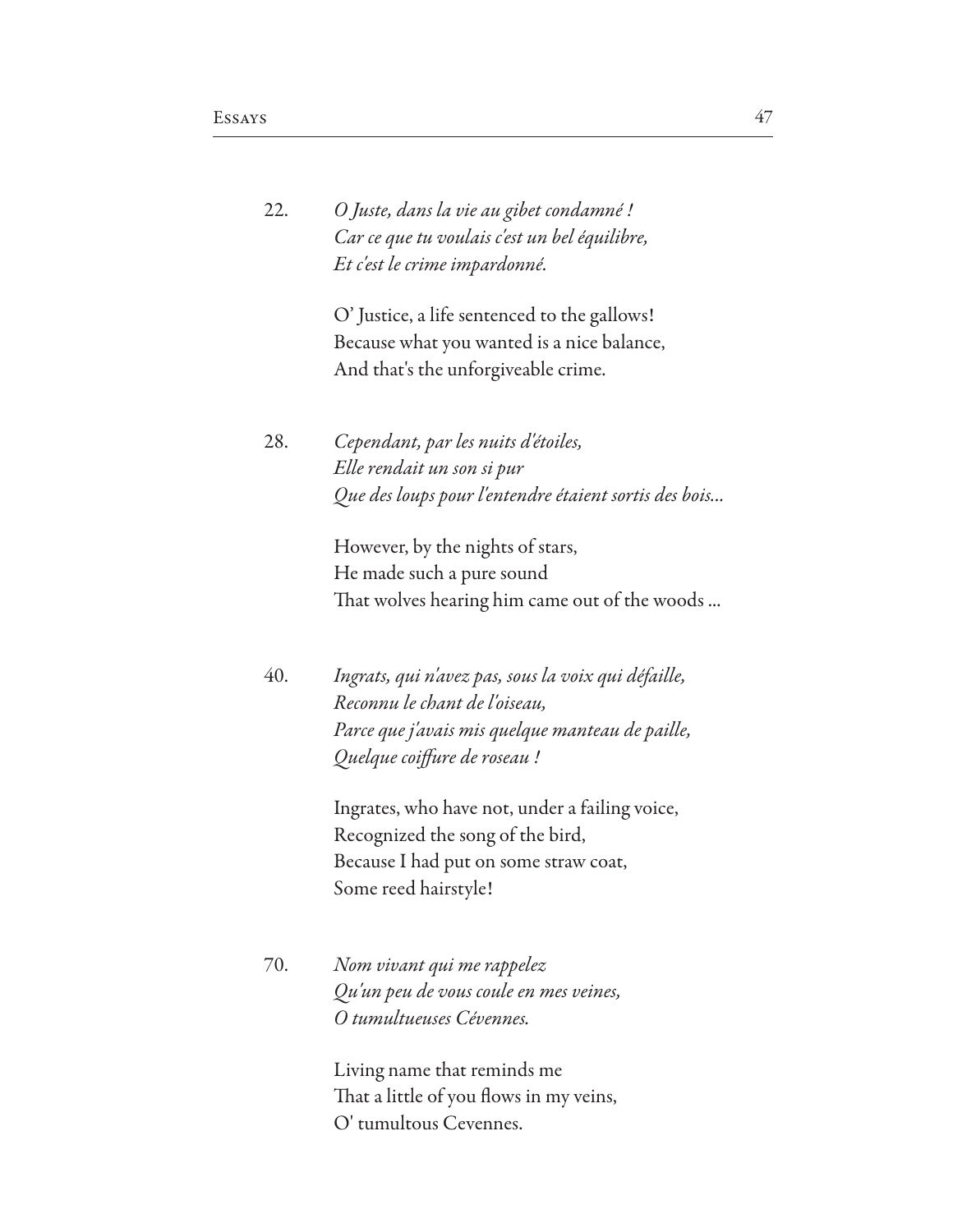# from Espagnes (1925)

5. A l'horizon, barré par la Guadarrama : (Segovia) Eperonnant la brume avec son château fort, Segovie apparue.

> On the horizon, barred by the Guadarrama: Ramming the mist with its castle, Segovia appeared.

Partaient pour la Sierra - ciel de tôle surchauffée -7. Lustrés, astiqués, leurs chapeaux cirés, En baudriers jaunes, deux carabibiers du roi.

> Leaving for the Sierra-the sky overheated metal-Lustrous, polished, their waxed hats, In yellow harnesses, two soldiers of the king.

Palissade peinte pour cacher le sang. 18. (Madrid) Relents d'abattoir. Toute la crapule.

> Walls painted to hide the blood. Stinking slaughterhouse. The scoundrels.

29. Rose tendre et vert pistache (Seville) Ruelles pour petits ânes Chargés de paniers de fruits.

> Soft pink and pistachio green Alleyways for little donkeys Loaded with fruit baskets.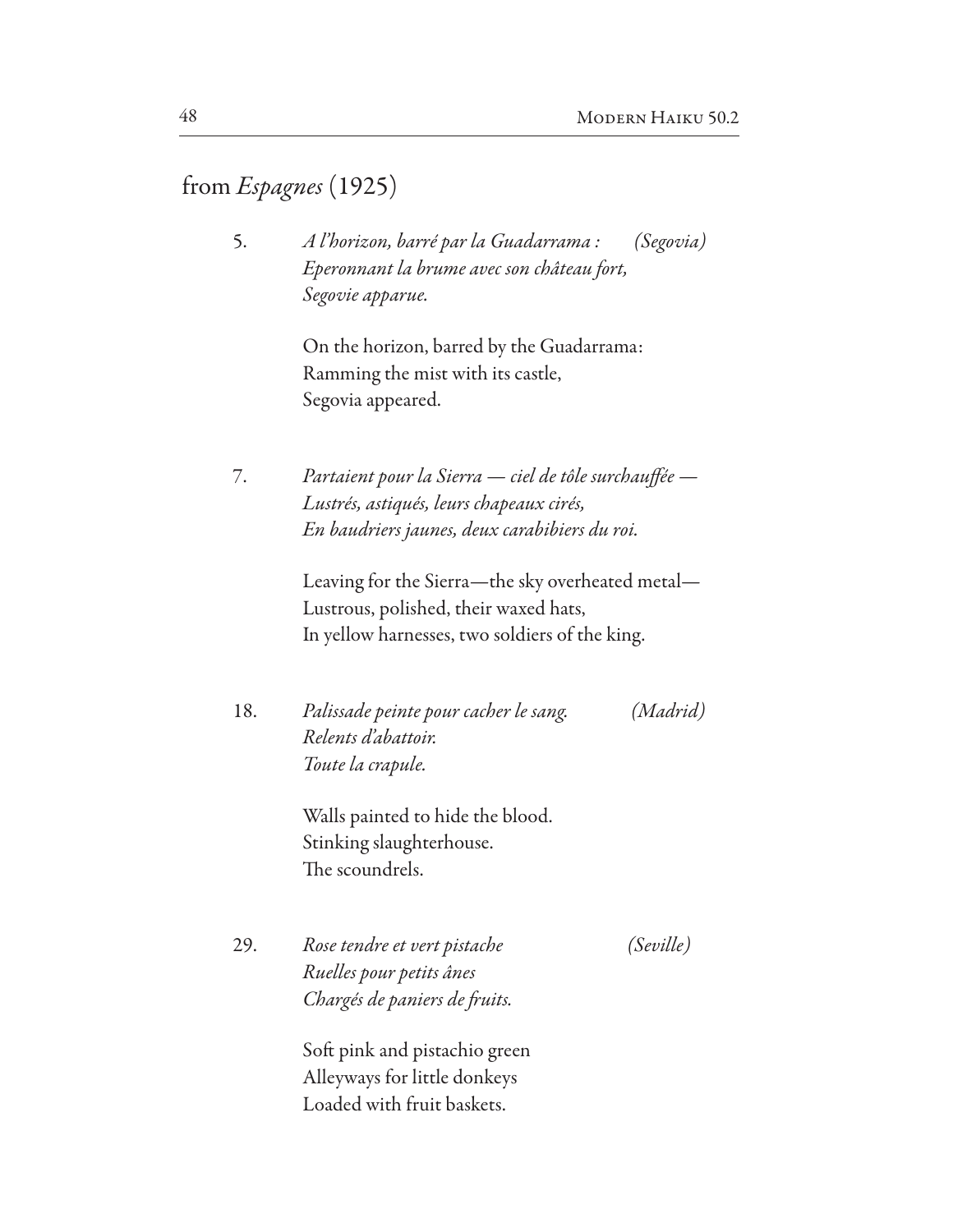## from *Paysages Parisiens* (1928)

2. *Bien assise sur son pliant, La marchande des quat'saisons Regarde sans se gêner de*f*ler un cinema vivant.*

> Comfortably sitting on folded legs, The merchant of the quarters Looks without moving at a living cinema.

4. *Ceints de toiles, de turbans, sur leurs robustes épaules, Les gens du douar apportent Les agneaux sanglants.*

> Girdled with canvases, turbans, on their robust shoulders, The arabs bring The bloody lambs.

5. *En trois bonds la laitier a regagné son siege Et, dans un geste olympien, Il rassemble ses attelages.*

> In three leaps the milkman regains his seat And, in an Olympian gesture, He gathers his team.

12. *De sa barbe grisonnante, Bons vermicelles, glissez Vers le noirâtre pave.*

> From his grizzled beard, Good vermicelli, slip To the blacktop.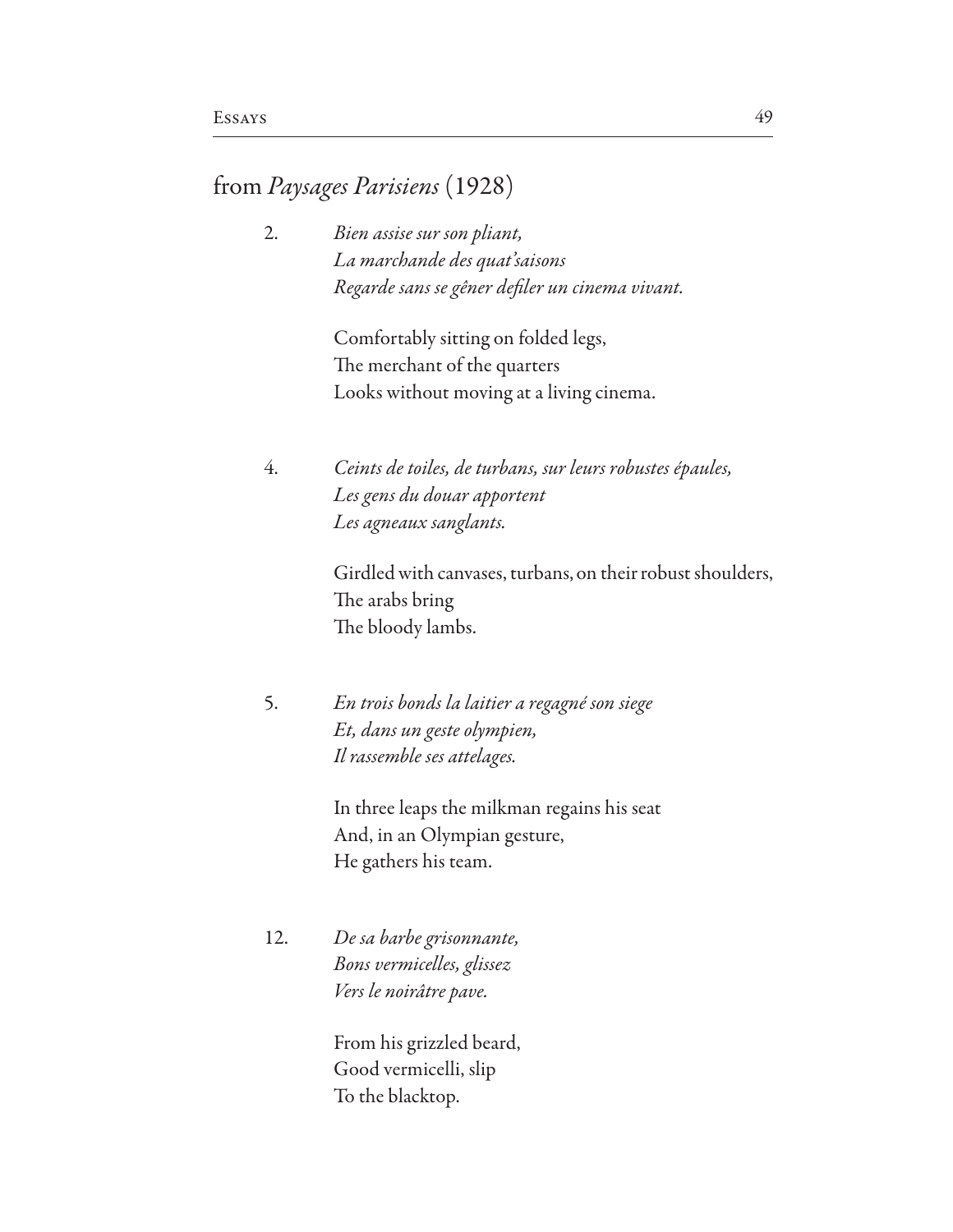## from *Magies: Suite a l'Art Poétique* (1930)

1. *Poete plongeant dans la Pensée, Récepteur d'ondes, Émetteur d'ondes.*

> Poet dipping into Thought, Wave receiver, Wave transmitter.

7. *Retirer, Goton, ces limaces. Rassembler, barbet, ses moutons. Arracher ces tiques tenaces.*

> Remove, Wench, these slugs. Gather, dog, his sheep. Remove these stubborn ticks.

9. *Poète-Protée s'est fait prote : « Tu vas nettoyer chaque lettre « Et me décrasser chaque mot ! »*

> Poet-Proteus has been a typesetter: "You will clean each letter And my every word!"

10. *Chaque soir quitter ce cilice, Chaque nuit coucher sur ces clous. Après tout, pourquoi s'étonner qu'un miracle s'accomplisse.*

> Every evening take off this hair shirt, Every night sleep on these nails. Afer all, why wonder why a miracle is accomplished?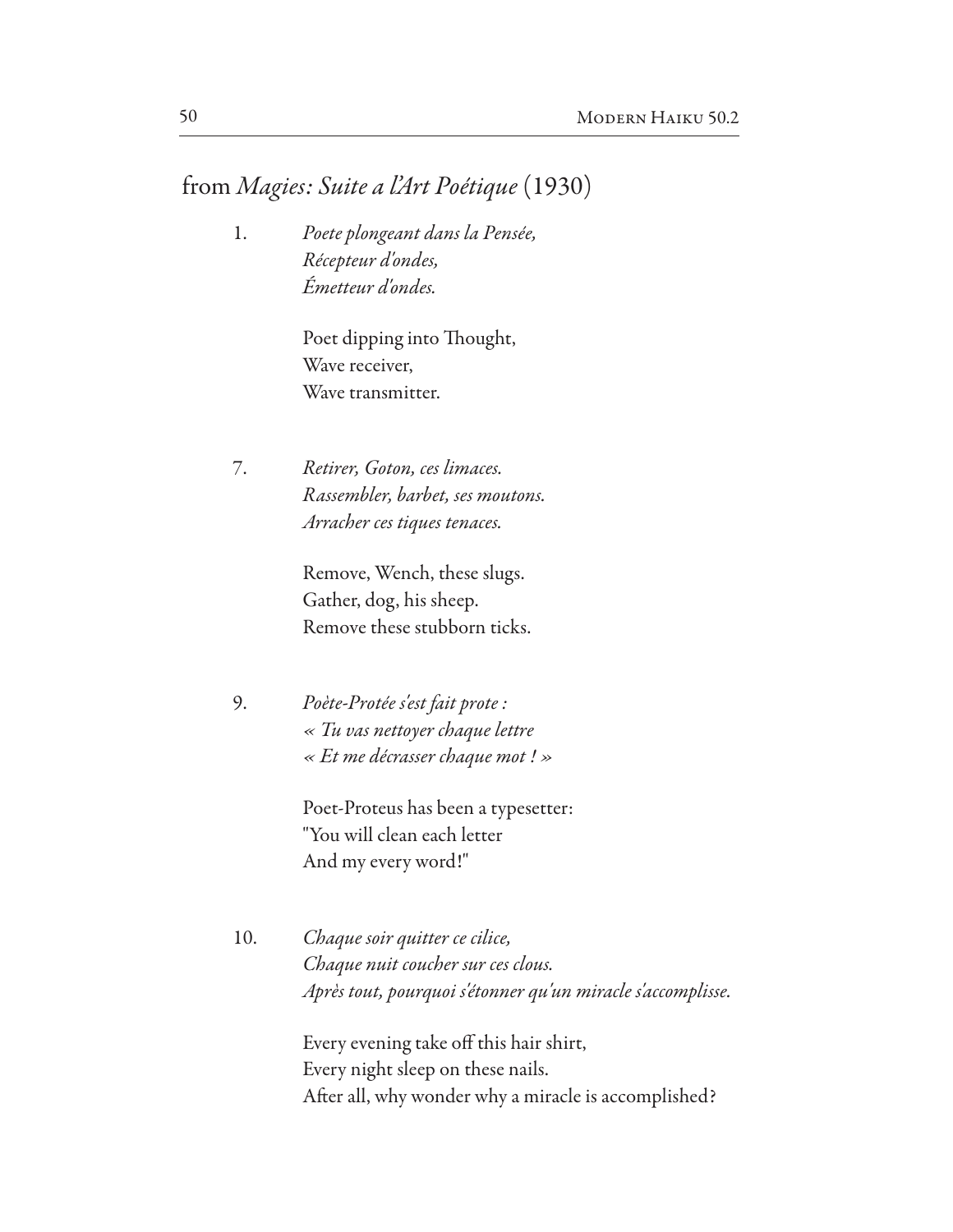## from *Petits Métiers* (1931)

3. *« Un panier de crabs, mon prince ? « Du bronze,* v*ous dis-je;* v*oyez « Comme se démènent ces pinces… »*

> "A basket of crabs, my prince? Bronze, I tell you; see How these pincers struggle?"

4. *« Mais, fumier, si ton pas s'allonge, « De mon sort sans te soucier, « Puissent-ils peupler tes songes, »*

> "But, bastard, if you step away, From my lot without worrying, May they populate your dreams,"

6. *Lecteur trop pressé, Je t'o*f*re en courant, je te jette Mes bouquets de pensées.*

> Busy reader, Running, I throw to you My bouquets of thoughts.

9. *Ci-git, tombé du Paradis, Un collectionneur de pro*v*erbs Cotés moins d'un maravédis.*

> Here, fallen from Paradise, A collector of proverbs Worth less than a maravédis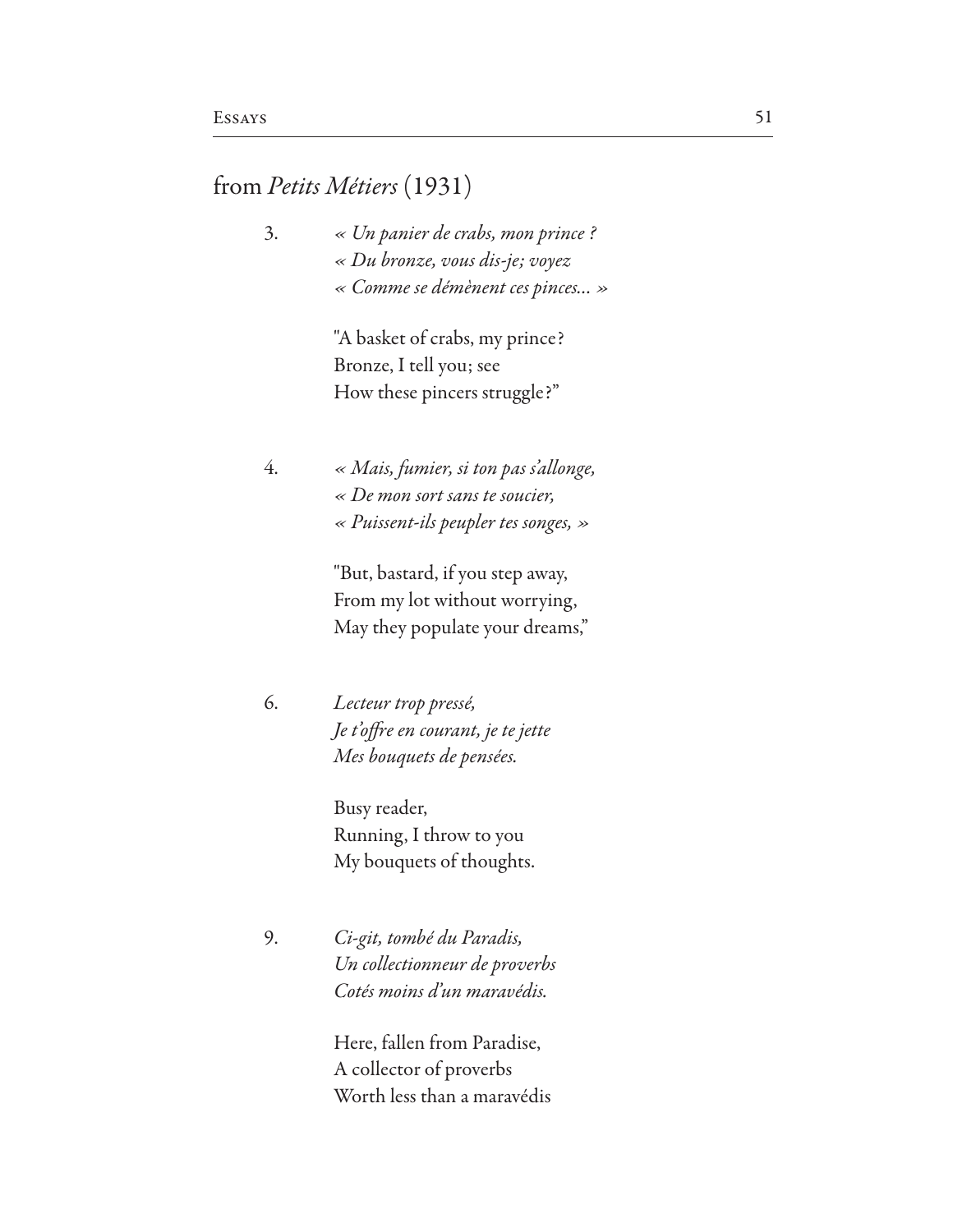## from *A la Manière de …* (1935)

1. *Leurs ceintures réséda (Kiyonaga) Enserrant leurs hautes hanches, Partaient pour le mont Ida,*

Their yellow belts Encircling their high hips, Leaving for Mount Ida,

2. *Dans leurs coques de dimanche, Trois belles à longues manches, Le long de la Sumida.*

> In their Sunday shifs, Three beautiful long sleeves, Along the Sumida.

9. *Billet doux que tend la servante, (Outamaro) Rendez-vous glissant dans la manche. Acquiescement du sourcil.*

 A love note handed by the maid, An appointment slipped into the sleeve. Eyebrow's acquiensence.

3. *Le pêcheur a cru* v*oir, à travers son réseau, (Hokusai) Le spectre lumineux de la montagne sainte Qui charmait dans la brume une troupe d'oiseaux.*

> The fisherman thought to see, through his netting, The luminous specter of the holy mountain Which charmed in the mist a troop of birds.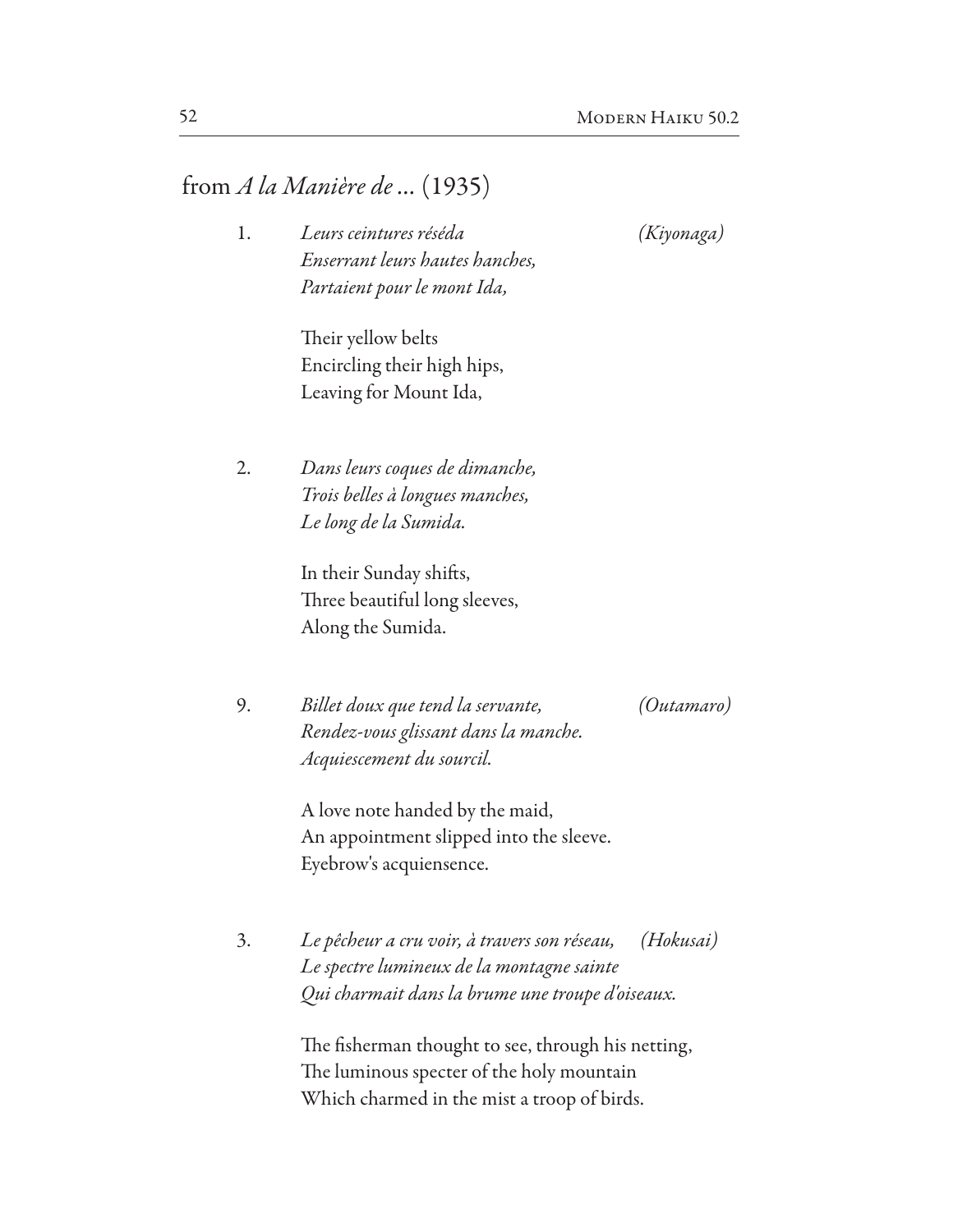## from Au Centre d'un Cœur Human (Unpublished)

Par les pays sans chemins,  $1.$ Ayant semé mainte et maint Dans les gravats et les cendres,

> Through countries without roads, Having sown many times In rubble and ash,

2. En me tenant par la main, Au centre d'un cœur humain, Lecteur, il te faut descendre.

> Holding hands, In the center of a human heart, Reader, you have to descend.

Jusqu'à Dieu le cri de la terre 25. Est monté comme une fusée. Tu redescendras solitaire, flamme usée !

> To God the cry of the earth Ascends like a rocket. You descend alone, a spent flame!

 $27.$ Je m'enlise. Au secours, au secours, au secours ! A mi-corps aujourd'hui cette chair délectable Baigne dans la saison qui n'a pas de printemps.

> I'm bogged down. Help, help, help! At mid-day this delectable flesh Bathes in the season that has no spring.